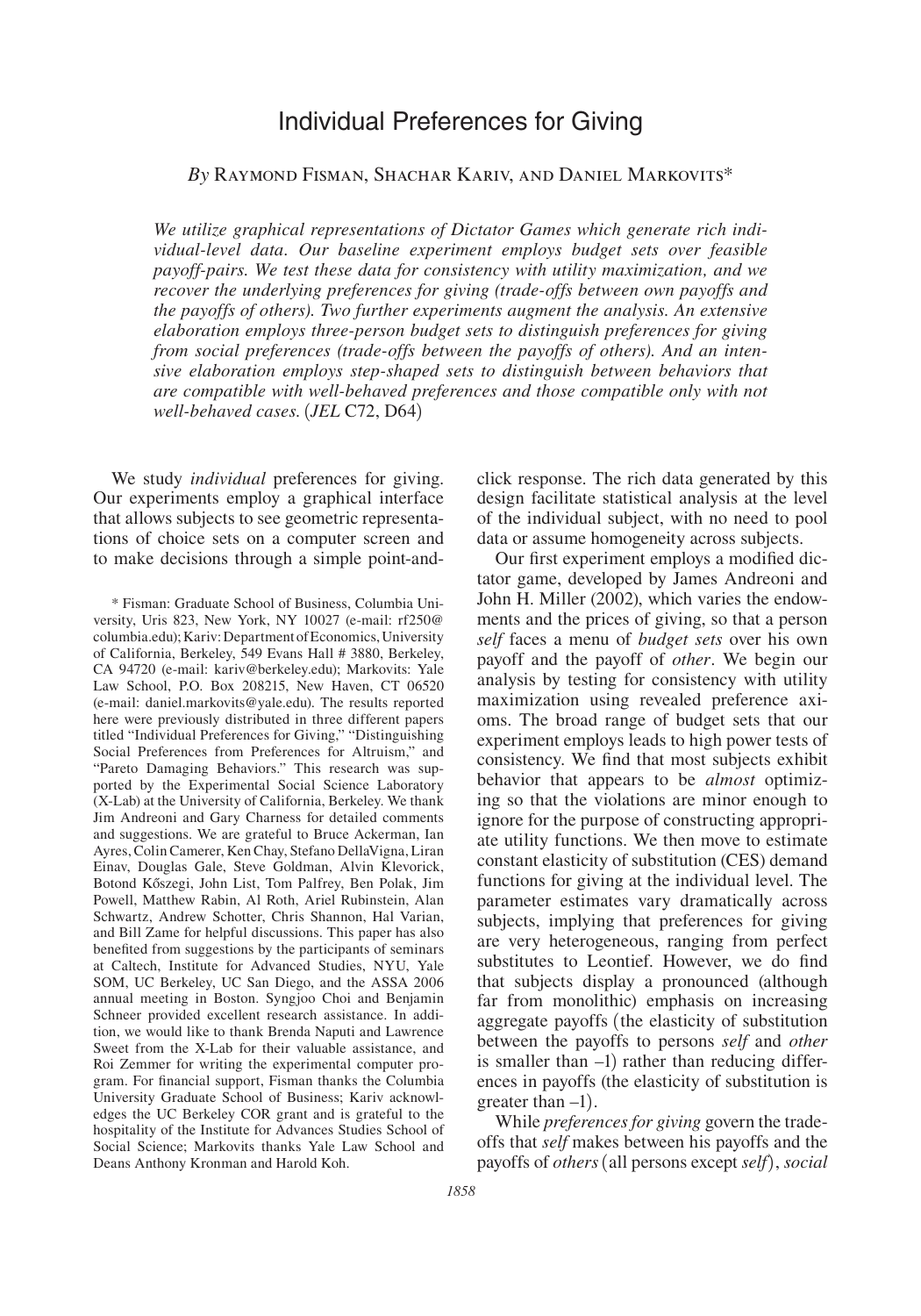*preferences* govern the trade-offs *self* makes among the payoffs to *others*. Although these two types of *distributional preferences* often operate together, as when we decide both how much to give to charity and how to allocate our donations across causes, they remain conceptually distinct.<sup>1</sup> Certainly there is no *a priori* reason to insist that preferences for giving and social preferences have the same (or even a similar) form. In order to distinguish preferences for giving from social preferences and to compare these two classes of distributional preferences, we use *three-person* dictator games that vary the prices of giving, so that *self* faces a menu of budget sets over his own payoff and the payoffs of two *others*.

With the three-person data, we extend the conclusions of the two-person experiment that preferences for giving are highly heterogeneous. We also compare preferences for giving and social preferences and find (although with a few interesting exceptions) that subjects employ a unified approach to efficiency-equity trade-offs across both realms. Thus, although there is considerable heterogeneity in preferences for giving and social preferences *across* subjects, there is a strong positive association between preferences for giving and social preferences *within* subjects.

According to Sidney N. Afriat's (1967) theorem, our analysis over linear budget sets necessarily treats preferences as *well behaved* (continuous, increasing, and concave), since price and quantity data do not allow us to distinguish between decisions that are compatible with a well behaved utility function and those that are compatible only with less well behaved cases. This is crucial, since several prominent theories of distributional preferences, namely difference aversion models, posit a utility function that is not well behaved, and the aim of our analysis is to identify "correct" individual-level utility functions. We therefore turn to a version of our experimental design in which each subject faces a menu of *step-shaped sets* (as illustrated in Figure 1, p. 5) representing the feasible monetary payoffs to person *self* and one *other*.

The step-shaped set enables us to differentiate among various prototypical preferences—competitive, self-interested, *lexself* (lexicographic for *self* over *other*), difference averse, and social welfare. Most importantly, the nonconvexity and sharp nonlinearity of the step-shaped constraint means that *self* always faces choices with an extreme price of giving. In this context, either *self* or *other* must be made monetarily strictly worse off in order to create greater equality or greater inequality. With the step-shaped data, we extend the conclusion of the linear budget set experiments that preferences for giving vary widely across subjects, ranging from competitive to selfish to lexself (the single most common form) to difference averse to social welfare. Moreover, some of our difference averse subjects (and some other subjects also) systematically display behaviors that are consistent only with not well-behaved preferences. Finally, several of our subjects display a balance of selfishness and difference aversion that leads them to make allocations that cannot be accommodated by the canonical models of distributional preferences encapsulated in Gary Charness and Matthew Rabin (2002).

Our paper contributes to a large and growing body of work on distributional preferences, including George E. Loewenstein, Leigh Thompson, and Max H. Bazerman (1989), Gary E. Bolton (1991), Rabin (1993), David K. Levine (1998), Ernst Fehr and Klaus M. Schmidt (1999), Bolton and Axel Ockenfels (1998, 2000), Charness and Rabin (2002), Andreoni and Miller (2002), and Dirk Engelmann and Martin Strobel (2004) among others. (Colin F. Camerer (2003) provides a comprehensive discussion.) First, we extend the analysis of Andreoni and Miller (2002) by collecting richer data about preferences for giving. Second, we present an *extensive* elaboration that uses three-person budget sets to distinguish preferences for giving from social preferences. Third, we present an *intensive* elaboration that employs step-shaped sets to provide further tests of the structure of preferences for giving.2

<sup>&</sup>lt;sup>1</sup> The terms "distributional preferences" and "social preferences" have been used interchangeably in the literature. Nevertheless, the distinctions that we draw are straightforward and (as our analysis reveals) capture important differences.

 $2$  Syngjoo Choi et al. (2007) employ a similar experimental methodology to study decisions under uncertainty. While the papers share a similar experimental methodology that allows for the collection of many observations per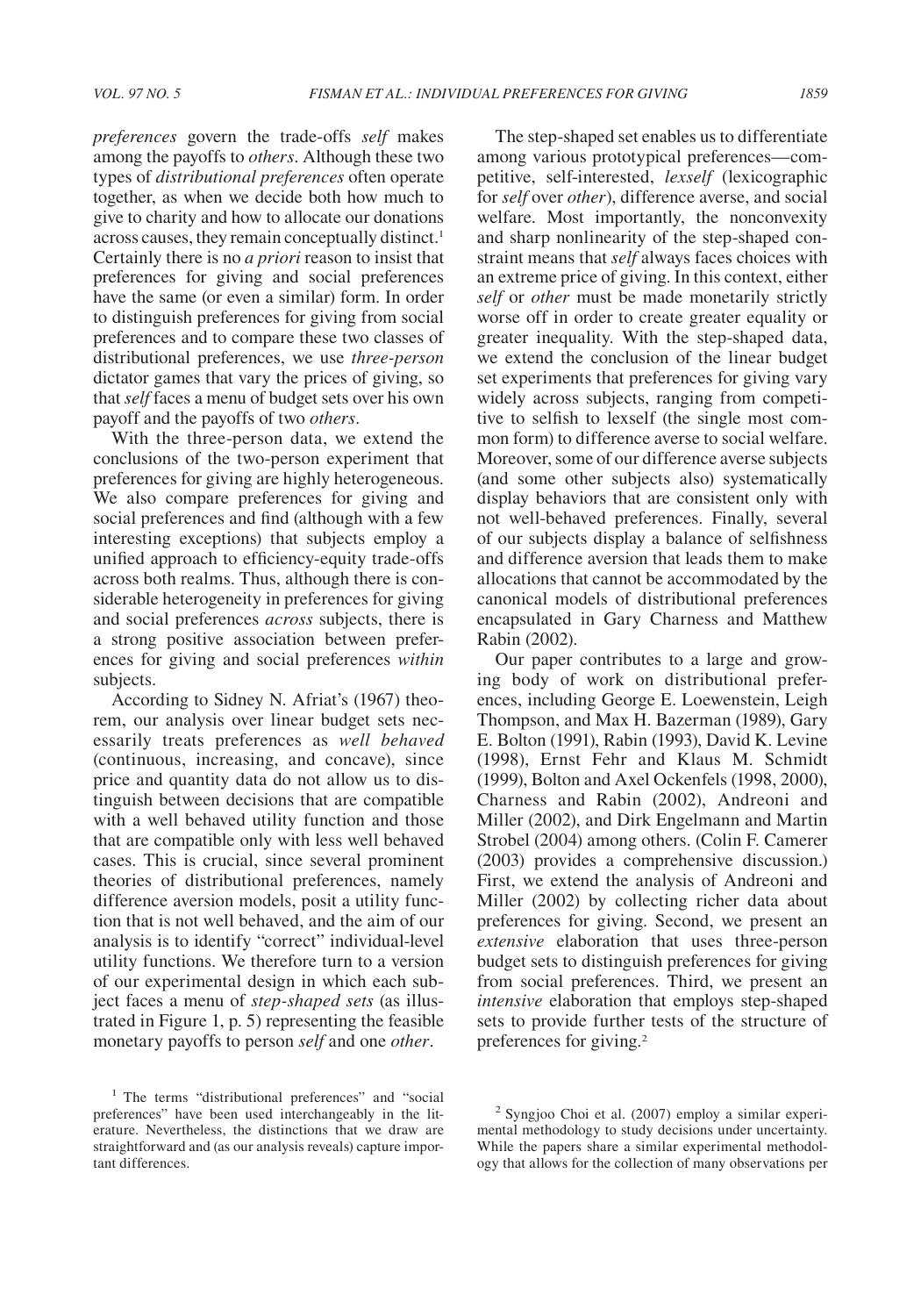The rest of the paper is organized as follows. Section I describes the experimental design and procedures. Sections II and III provide the results from the budget set experiments, and Section IV from the step-shaped experiment. Section V unifies the results and contains some concluding remarks. All individual-level estimates and technical digressions are relegated to appendices.

#### **I. Design and Procedures**

In this section, we define a number of concepts and terms that will be used throughout the paper, and describe the theory on which the experimental design is based, as well as the design itself.

### A. *Two-Person Budget Sets*

We denote persons *self* and *other* by *s* and *o*, respectively, and the associated monetary payoffs by  $\pi_s$  and  $\pi_o$ . The set of feasible payoff pairs  $\pi = (\pi_s, \pi_o)$  may take many forms. Yet in a typical dictator experiment, subject *self* divides his *endowment m* between *self* and an *anonymous other* such that  $\pi_s + \pi_o = m$ . This framework restricts the set of feasible payoff pairs to the line with a slope of  $-1$ , so that the problem faced by *self* is simply allocating a fixed total income between *self* and *other*. The simplest and perhaps most important generalization of the dictator game, developed by Andreoni and Miller (2002), maintains the assumption of linearity but allows an endowment to be spent on  $\pi_s$  and  $\pi_o$  at fixed *price* levels  $p_s$  and  $p_o$  such that  $p_s \pi_s + p_o \pi_o \leq m$ . This configuration creates *budget sets* over  $\pi_s$  and  $\pi_o$  where  $p_o/p_s$  is the *relative price of giving*.

Initially, we wish to examine whether the observed individual-level data could have been generated by a subject maximizing a utility function  $U_s = u_s(\pi_s, \pi_o)$  that captures the possibility of giving. If a utility function  $u_s(\pi_s, \pi_o)$  that the choices maximize exists, then the techniques of demand analysis may be brought to bear on modeling and predicting behavior governed by these preferences. The crucial test for this is provided by the Generalized Axiom of Revealed Preference (GARP), which requires that if  $\pi$  is revealed preferred to  $\pi'$  then  $\pi'$  is not *strictly*  directly revealed preferred to  $\pi$ . GARP is tied to utility representation through the following theorem, which was first proved by Afriat (1967). This statement of the theorem follows Hal R. Varian (1982).

*Afriat's Theorem*.—The following conditions are equivalent: (a) the data satisfy GARP; (b) there exists a nonsatiated utility function that rationalizes the data; (c) there exists a continuous, increasing, concave, nonsatiated utility function that rationalizes the data.

#### B. *Three-Person Budget Sets*

We next investigate choices made by *self* that have consequences for her own payoff and the payoffs of two anonymous *others*. This is of particular interest insofar as it facilitates the analysis of the two types of *distributional preferences preferences for giving* (*self* versus *others*) and *social preferences* (*other* versus *other*). With a slight abuse of notation, we denote *others* by  $o = \{A, B\}$  and the associated monetary payoffs and corresponding prices by  $\pi_o = (\pi_A, \pi_B)$  and  $p_o = (p_A, p_B)$ . This configuration creates budget sets over  $\pi_s$  and  $\pi_o = (\pi_A, \pi_B)$ .

A common assumption used in demand analysis that allows for a clear demarcation between preferences for giving and social preferences is *independence*, which entails that if  $\pi_o$  is preferred to  $\pi'_{\rho}$  for some  $\pi_{s}$ , then  $\pi_{\rho}$  is preferred to  $\pi'_{\rho}$  for all  $\pi_{s}$ . That is, the preferences of *self* over the payoffs of *others* are independent of her *self*-interestedness. If this independence property is satisfied, then the utility function  $u_s(\pi_s, \pi_o)$  is (weakly) *separable* in the sense that we can find a *subutility* function  $w_s(\pi_A, \pi_B)$  and a *macro* function  $v_s(\pi_s, w_s(\pi_o))$  with  $v_s$  strictly increasing in  $w_s$  such that  $U_s \equiv v_s(\pi_s, w_s(\pi_o))$ . This formulation makes it possible to represent distributional preferences in a particularly convenient manner, because the macro utility function  $v_s(\pi_s, w_s(\pi_o))$  represents preferences for giving, whereas the subutility function  $w_s(\pi_A, \pi_B)$  represents social preferences.<sup>3</sup>

subject, they address very different questions and produce very different behaviors.

<sup>&</sup>lt;sup>3</sup> Edi Karni and Zvi Safra (2000) introduce an axiomatic model of choice among random social allocation procedures. Their utility representation is decomposed in a similar way, and they also provide conditions under which the representation is *additively* separable.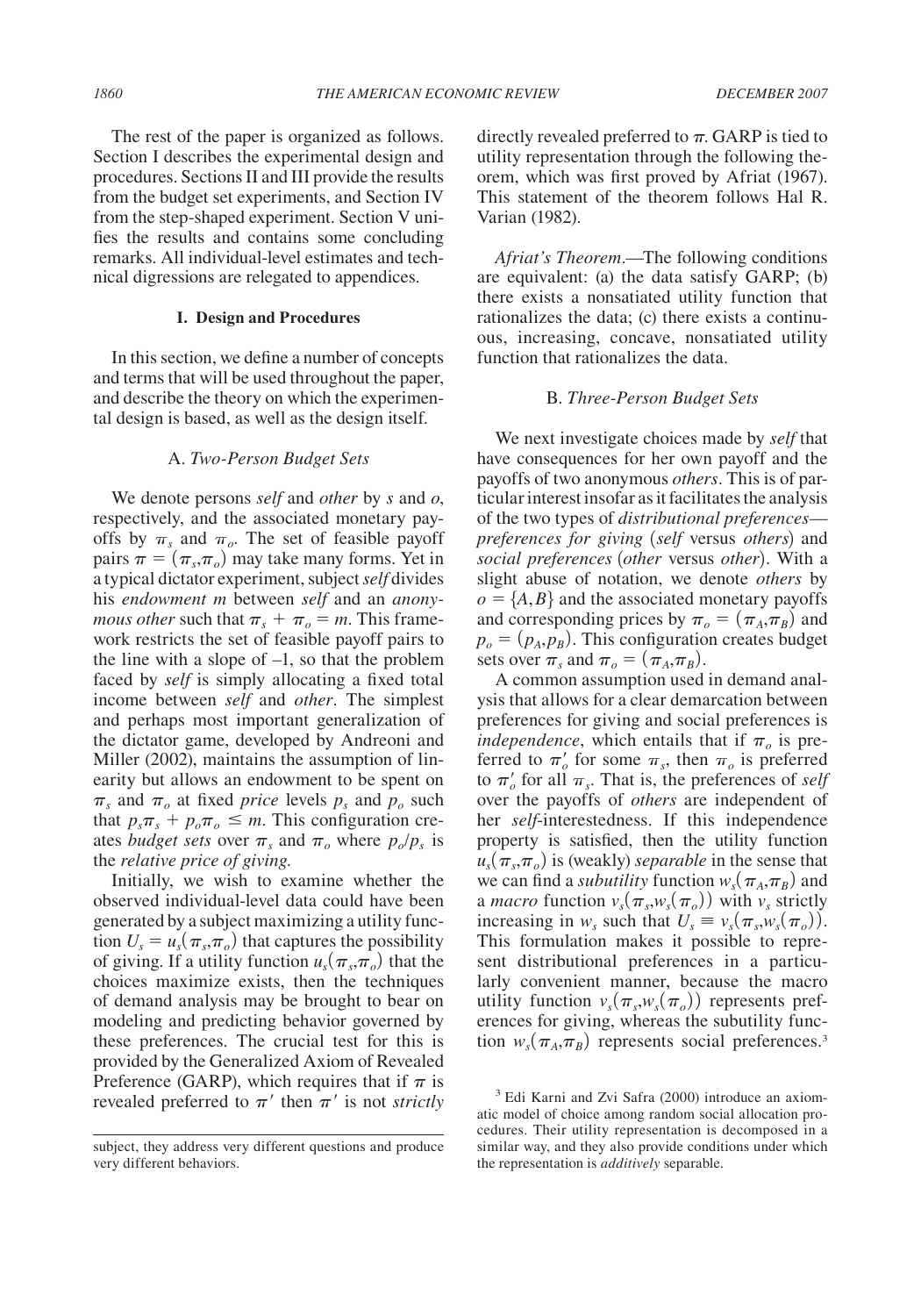Moreover, separability makes convenient (if restrictive) assumptions on the form of the utility function, which yield empirically testable restrictions on the relationship between preferences for giving and social preferences.

### C. *The Step-Shaped Set*

The equivalence of (a) and (b) in Afriat's theorem establishes GARP as a direct test for whether the data from our budget set experiments may be rationalized by a utility function, and the equivalence of (b) and (c) tells us that when a rationalizing utility function exists, it may be chosen to be *well behaved* (continuous, increasing, and concave). This last connection entails that when a rationalizing utility function exists, price and quantity data do not allow us to reject the hypothesis that it is well behaved. The intuitive reason for this is that choices subject to linear budget constraints will never be made at points where the underlying utility function is not well behaved. Hence, satisfying GARP entails only that choices be consistent with the utility maximization model, whereas the further implication of consistency with a well-behaved utility function is a consequence of the specification of the linear budget constraint.

Given these limitations, we analyze preferences for giving more intensively by studying decisions over *step-shaped sets*. This enables us to distinguish effectively between choices that are compatible with a well-behaved utility function and those that are compatible only with less well-behaved cases. Figure 1 illustrates the stepshaped set in our experiment. In this case, there are only two *socially* optimal allocations:  $\pi$ <sup>*s*</sup> =  $(\pi_s^s, \pi_o^s)$  maximizes the payoff for *self*; and  $\pi^o$  $= (\pi_s^o, \pi_o^o)$  maximizes the payoff for *other*. It should be noted that  $\pi^s$  and  $\pi^o$  cannot be ranked. Thus, the step-shaped set can also be interpreted as presenting subjects with monetarily incomparable *binary* choices like those commonly employed in experiments of distributional preferences, with the added possibility of *free-disposal*. Accordingly, while the step-shaped set follows prior literature in using binary dictator games, it does not "force" subjects into discrete choices and thus permits reducing or increasing differences in payoffs.

Certain choices within a step-shaped constraint may readily be associated with various prototypical distributional preferences. To aid us in developing these associations, we first define an allocation as *self-* (other-) damaging if and only if *self-* (*other-*) *monetary* improvements can be made. Figure 1 also depicts the subsets of the step-shaped constraint associated with each type of damaging behavior. The horizontal subsets

(1) 
$$
\Pi^1 = {\pi : \pi_s = \pi_s^s, 0 < \pi_o < \pi_o^s}
$$
 and  

$$
\Pi^3 = {\pi : \pi_s = \pi_s^o, \pi_o^s < \pi_o < \pi_o^o}
$$

involve *other*-damaging behavior (which disposes payoffs of *other*), whereas the vertical subsets

(2) 
$$
\Pi^2 = {\pi : \pi_o = \pi_o^s, \pi_s^o < \pi_s < \pi_s^s}
$$
 and  
\n $\Pi^4 = {\pi : \pi_o = \pi_o^o, 0 < \pi_s < \pi_s^o}$ 

involve *self*-damaging behavior (which disposes payoffs of *self*).

We further distinguish *inequality-decreasing* from *inequality-increasing self*- and *other-* damaging behavior. Whether *self*- or *other-* damaging behavior is inequality increasing or decreasing depends on  $\pi^s$  and  $\pi^o$ , and on  $\pi^e$ , which is the *unique* equal  $\pi_s^e = \pi_o^e$  allocation on the step-shaped constraint. More precisely, a *self*or *other*- damaging allocation  $\pi$  is inequalitydecreasing if  $|\pi,\pi^e| < |\pi^i,\pi^e|$  where  $\pi^i > \pi$  for some person  $i = 0, s$ , and inequality-increasing otherwise.<sup>4</sup> That is, allocation  $\pi$  is inequalitydecreasing (increasing) if it is closer to (farther from)  $\pi^e$  relative to either  $\pi^s$  or  $\pi^o$ . Indeed, in contrast to choices made on linear budget sets, reducing or increasing differences in payoffs involves *self-* or *other*-damaging behavior.

By separating decisions that damage *self* and that damage *other*, and distinguishing between decisions that are inequality-increasing and inequality-decreasing, we can differentiate among various prototypical distributional preferences: (a)

<sup>&</sup>lt;sup>4</sup> Notice that  $\pi^d = (\pi_s^o, \pi_s^s)$  is the only allocation on the step-shaped constraint that involves both *self*- and *other*damaging behavior. We shall say that  $\pi^d$  is inequalitydecreasing if  $|\pi^d, \pi^e| < |\pi^i, \pi^e|$  for all  $i = o$ , *s* and apply an analogous characterization of the circumstance in which  $\pi$ <sup>*d*</sup> is inequality-increasing.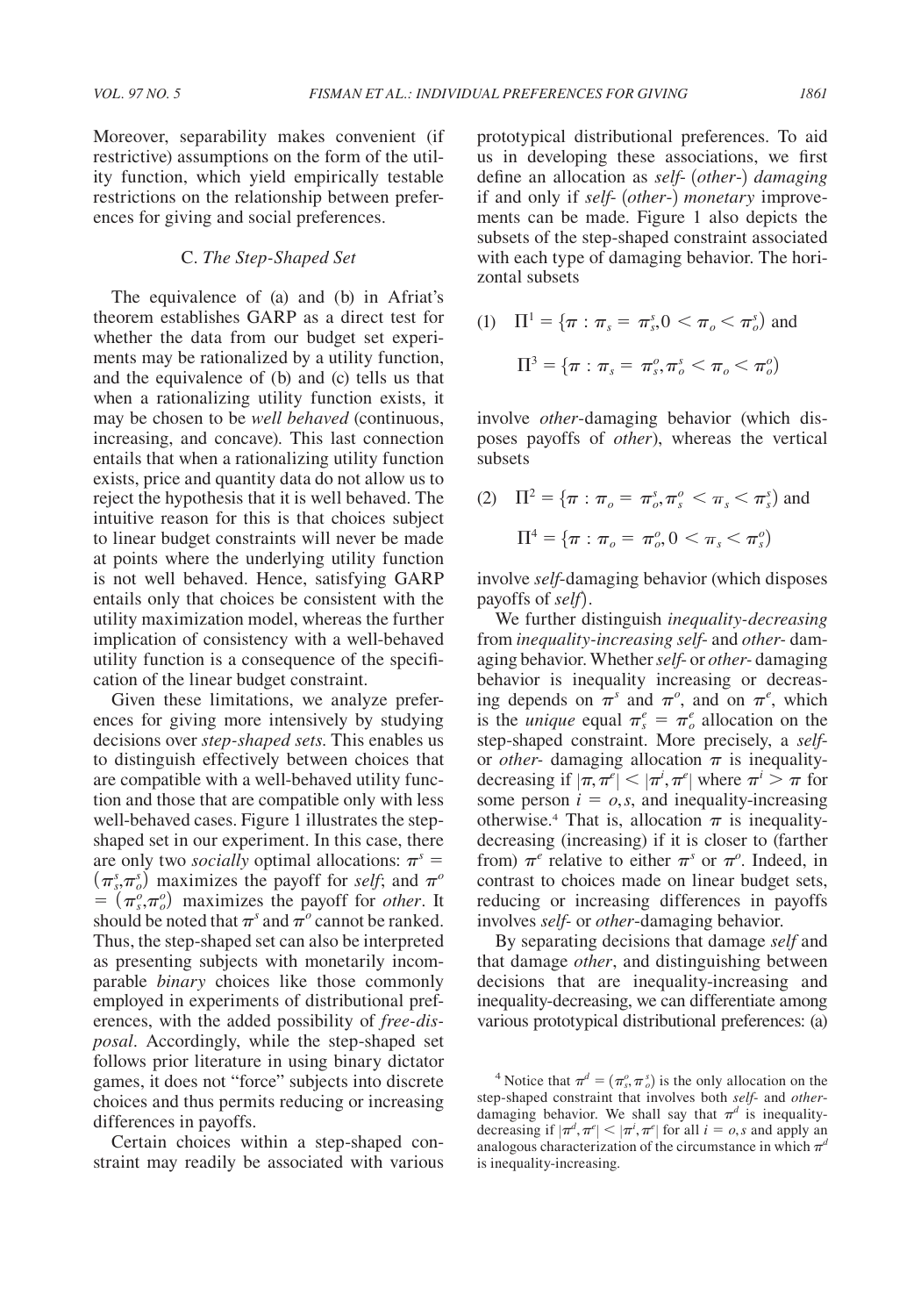

Figure 1

*competitive* preferences, where utility increases in the difference  $\pi_s - \pi_o$ , are consistent only with the competitive allocation  $\pi^c = (\pi_s^s, 0)$ ; (b) *narrow self-interest* or *selfish* preferences, where utility depends only on  $\pi_s$ , are consistent with any allocation  $\pi$  where  $\pi_s = \pi_s^s$ ; (c) *difference aversion* preferences, where utility increases in  $\pi_s$  and decreases in the difference  $\pi_s - \pi_o$ , are generally consistent with the allocations  $\pi^s$  and  $\pi^e$  if  $\pi^e$  =  $\pi^o$ ; (d) *social welfare* preferences, where utility increases in both  $\pi_s$  and  $\pi_o$ , are consistent only with  $\pi^s$  and  $\pi^o$ ; (e) *lexself* preferences, where utility is lexicographic for  $\pi$ , over  $\pi_o$ , are consistent with  $\pi^s$  only. These definitions are inspired by the model of Charness and Rabin (2002), which embeds several canonical models of distributional preferences as special cases. We refer the interested reader to Web Appendix I (available at http: www.e-aer.org/ data/dec07/20050757\_app.pdf) for more details.

Notice that within the linear budget set, competitive, selfish, and lexself preferences are all consistent with only the "selfish" allocation  $\pi$  =  $(m/p_s, 0)$ , so that tests of behavior that employ

only such sets cannot distinguish among these preferences completely. Hence, the step-shaped set differs from the linear budget set in two ways. First, it does not allow for incremental efficient sacrifices that decrease inequality, and therefore provides a challenging test of difference aversion. Second, it also permits distributional preferences that increase inequality such as selfishness and competitiveness. Thus, the step-shaped sets "span" a range of prototypical preferences, enabling a more refined classification of behaviors than was possible based solely on linear budget sets.

#### D. *Experimental Procedures*

The subjects in the experiments were recruited from all undergraduate classes and staff at UC Berkeley. The procedures used in the three versions of the experiment were identical, with the exception that the sets of feasible monetary payoff choices were different. The treatment was held constant throughout a given experimental session, and each subject participated in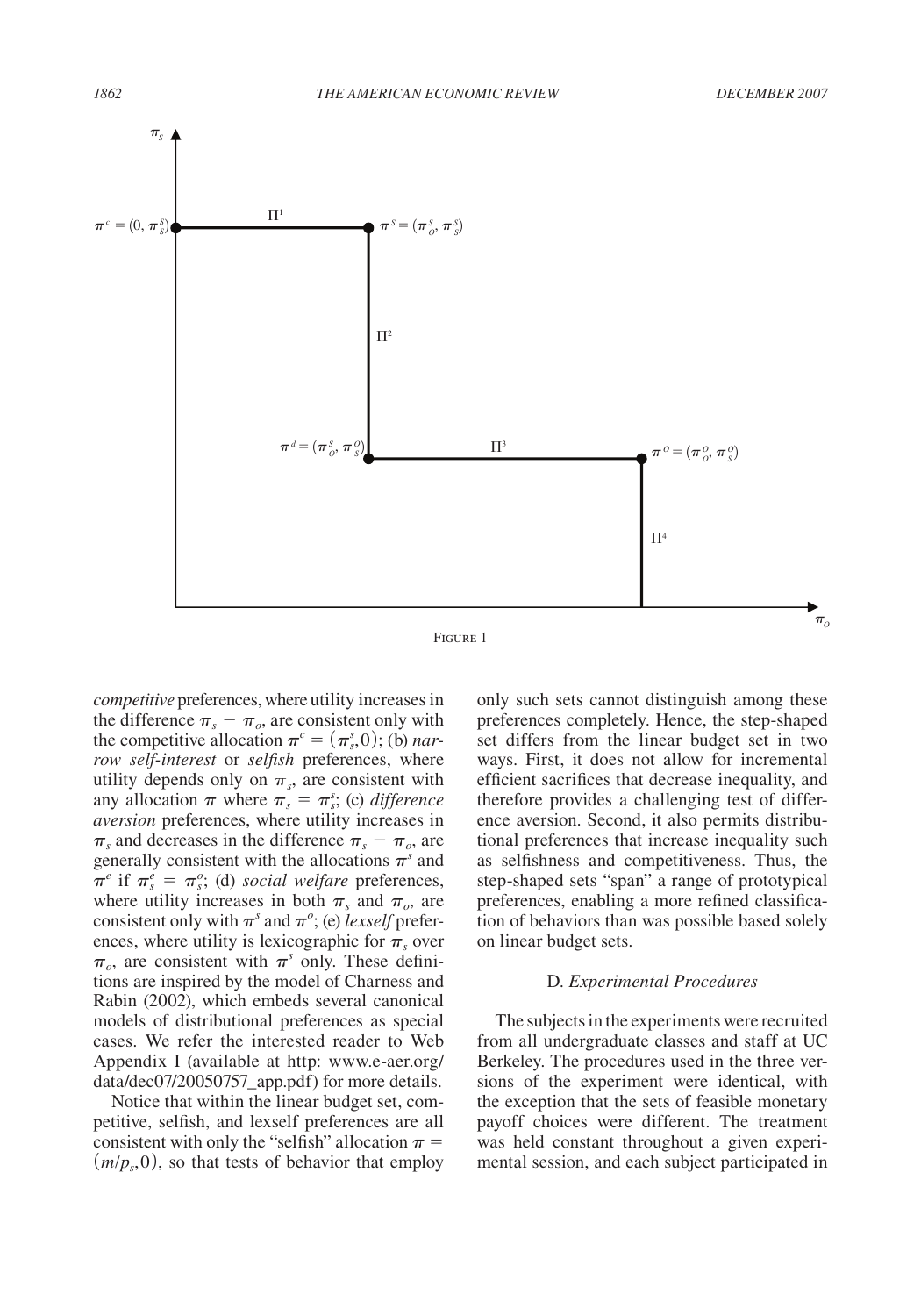only one session. Each session consisted of 50 independent decision-problems. In each decision problem, each subject was asked to allocate tokens between himself and an anonymous subject(s), where the anonymous subject(s) was chosen at random from the group of subjects in the experiment. Each choice involved choosing a point on a two- (three-) dimensional graph representing the set of possible payoff allocations  $\pi$  $= (\pi_s, \pi_o).$ 

In the two- and three-person budget set versions (subjects ID 1-76 and ID 135-199, respectively), each decision problem started by having the computer select a budget set randomly from the set of budget sets that intersect with at least one of the axes at 50 or more tokens, but with no intercept exceeding 100 tokens. In the stepshaped version of the experiment (subjects ID 77-134), each decision problem started by having the computer select a set randomly from the set  $\{\pi : \pi \leq \pi^s\} \cup \{\pi : \pi \leq \pi^o\}$ , where  $10 \leq$  $\pi^s, \pi^o \leq 100$  and  $\pi^o_s < \pi^s_s$  and  $\pi^s_o < \pi^o_o$ . The sets selected for each subject in different decision problems were independent of each other and of the sets selected for any of the other subjects in their decision problems. In the two-person versions of the experiment, choices were not restricted to allocations on the constraints, so that subjects could freely dispose of payoffs. In the three-person version, choices were restricted to allocations on the budget constraint, which made the computer program easier to use. The computer program dialog window is shown in the experimental instructions that are reproduced in Web Appendix II.

At the end of the experiment, the program randomly selected one decision round to carry out for the purpose of generating payoffs. In the two-person versions, each subject received the tokens that he held in this round  $(\pi_s)$  and the subject with whom he was matched received the tokens that he passed  $(\pi_o)$ . Thus, as in Andreoni and Miller (2002), each subject received two groups of tokens, one based on his own decision to hold tokens and one based on the decision of another random subject to pass tokens. In the three-person version, each subject received the tokens that he held in this round  $(\pi_s)$  and the subjects with whom he was matched received the tokens that he passed ( $\pi_A$  and  $\pi_B$ ). Thus, each subject received three groups of tokens, one based on his own decision to hold tokens and two based on the decisions of two other random subjects to pass tokens. The computer program ensured that the same two subjects were not paired twice as *self*-*other* and *other*-*self*.

#### **II. Two-Person Budget Sets**

#### A. *Data Description*

We begin with an overview of some basic features of the experimental data. Figure 2 depicts the distribution of the expenditure on tokens given to *other* as a fraction of total expenditure  $p_o\pi_o/(p_s\pi_s + p_o\pi_o)$ . We present the distribution for *all* allocations, as well as the distributions by three price ratio terciles: intermediate prices of around 1 (0.70  $\leq p_o/p_s \leq 1.43$ ), steep prices ( $p_o/p_s > 1.43$ ), and symmetric flat prices  $(p_o/p_s < 0.70)$ . For the full sample, there is a local mode at the midpoint of 0.5 (note that we divide the bottom decile in half because of the very striking decline within this decile). The number of allocations then decreases as we move to the left, before increasing rapidly to selfish allocations of 0.05 or less of the total expenditure on tokens for *other*, which account for 40.5 percent of all allocations. This masks some heterogeneity by price. For the middle tercile, the pattern is somewhat more pronounced, while for the flat tercile, there is no peak at the midpoint. Not surprisingly, the distribution is generally further to the left for steeper-sloped budgets. The distributions of the tokens given to *other* as a fraction of the sum of the tokens kept and given  $\pi_o/(\pi_s + \pi_o)$  show similar patterns, though they are somewhat more skewed to the left.

Compared with studies of split-the-pie dictator games, the mode at the midpoint is relatively less pronounced and the distribution is much smoother, even for the intermediate tercile allocations. Over all prices, our subjects gave to *other* about 19 percent of the tokens, accounting for 21 percent of total expenditure, which is very similar to typical mean allocations of about 20 percent in the studies reported in Camerer (2003). Hence, although the behaviors of our subjects vary widely at the aggregate level, important features of the experimental data are very similar to the data that come out of previous studies.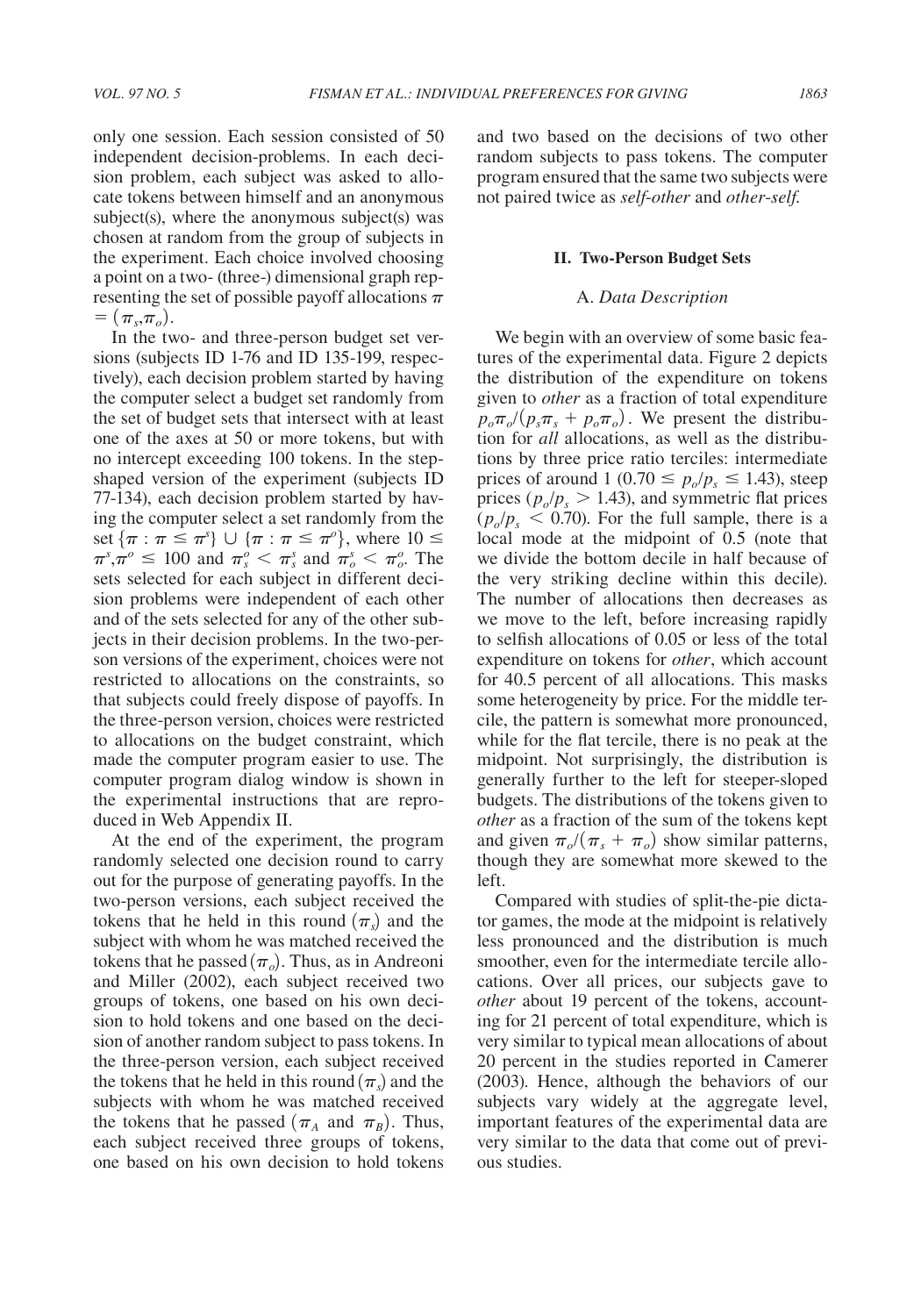

Figure 2. Distribution of Expenditure on Tokens Given to Other as a Fraction of Total Expenditure

The aggregate distributions tell us little about the particular allocations chosen by individual subjects. Of our 76 subjects, 20 (26.3 percent) behaved perfectly selfishly. Only two (2.6 percent) subjects allocated all their tokens to *self* if  $p_s$  <  $p_o$  and to *other* if  $p_s$  >  $p_o$ , implying utilitarian preferences, and two (2.6 percent) subjects made nearly equal expenditure on *self* and *other*, indicating Rawlsian preferences.<sup>5</sup> We also find many intermediate cases, but these are difficult to see directly from the data due to the fact that both *p* and *m* shift in each new allocation.

#### B. *Testing Rationality*

Before turning to GARP violations, we note initially that half of our subjects have no violations of *budget balancedness*  $(p_s \pi_s + p_o \pi_o$  *m*), even with a narrow one-token confidence interval.6 If we allow for a five-token confidence interval, 64 subjects (84.2 percent) have no violations of budget balancedness.7 We next assess how nearly the data comply with GARP by calculating Afriat's (1972) Critical Cost Efficiency Index (CCEI), which measures the amount by which each budget constraint must be adjusted in order to remove all violations of GARP. Hence, the CCEI is bounded between zero and one and can be interpreted as measuring the upper bound of the fraction of his wealth that person *self* is "wasting" by making inconsistent choices. The closer the CCEI is to one, the smaller the perturbation of the budget constraints required to

<sup>5</sup> By comparison, Andreoni and Miller (2002) report that 40 subjects (22.7 percent) behaved perfectly selfishly, 25 subjects (14.2 percent) could fit with utilitarian preferences, and 11 subjects (6.2 percent) were consistent with Rawlsian preferences.

<sup>&</sup>lt;sup>6</sup> We allow for small mistakes resulting from the slight imprecision of subjects' handling of the mouse. Thus, the subsequent results allow for a narrow confidence interval of one token (for any  $\pi$  and  $\pi' \neq \pi$  if  $|\pi,\pi'| \leq 1$ , then  $\pi$  and  $\pi'$  are treated as the same allocation).

<sup>7</sup> A few subjects required large confidence intervals to remove *all* budget balancedness violations, but these subjects also have many GARP violations, even if the choices that violate budget balancedness are removed.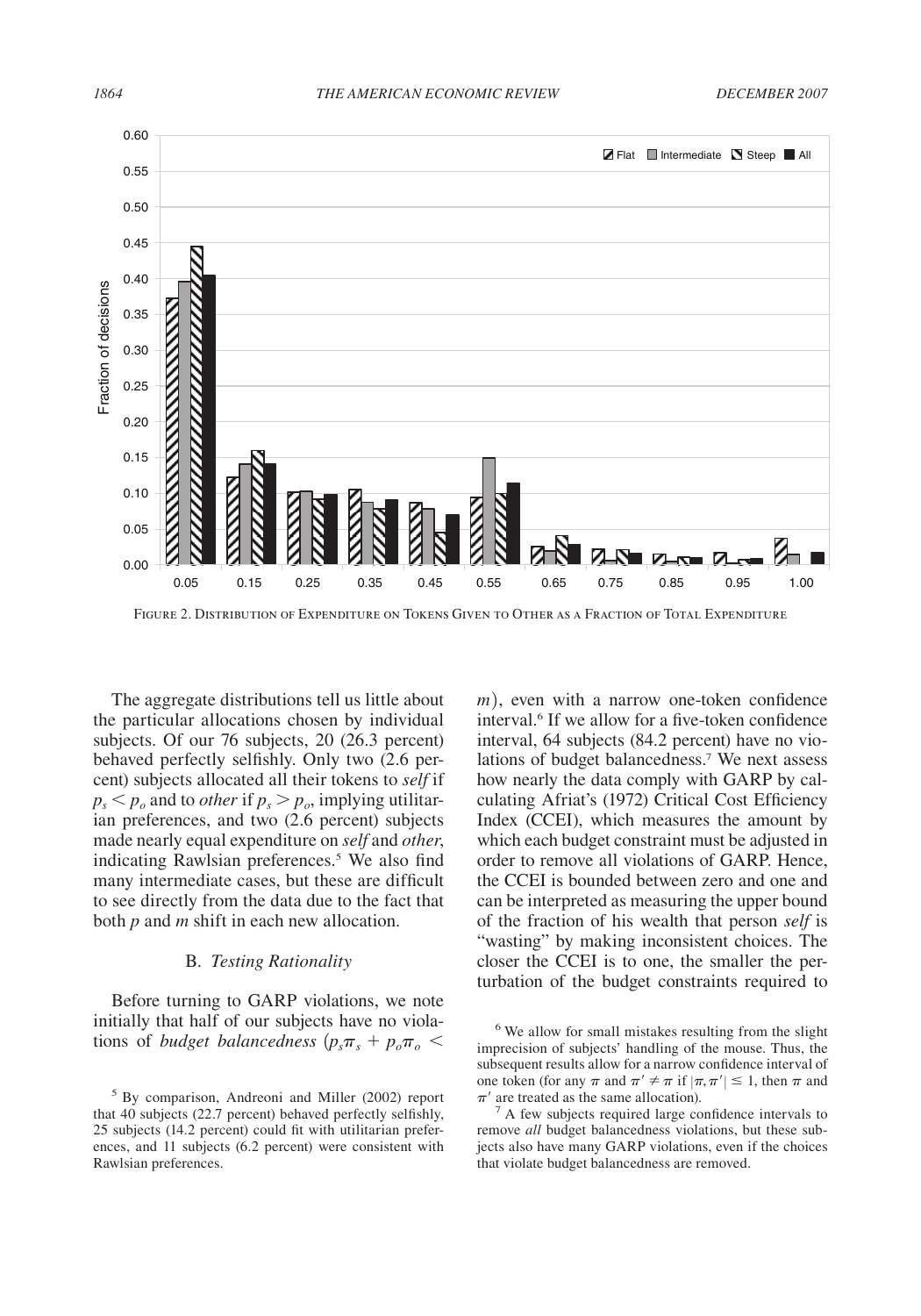remove all violations, and thus the closer the data are to satisfying GARP. Web Appendix III provides details on testing for consistency with GARP and other indices that have been proposed for this purpose by Varian (1991) and Martijn Houtman and J. A. H. Maks (1985).

Next, we generate a benchmark level of consistency with which we may compare our CCEI scores. As in Andreoni and Miller (2002), we use the test designed by Stephen G. Bronars (1987) that employs the choices of a hypothetical subject who randomizes uniformly among all allocations on each budget line as a benchmark. Figure 3 shows the distribution of CCEI scores generated by a sample of 25,000 hypothetical subjects and the actual distribution. It makes plain that the significant majority of our subjects came much nearer to consistency with utility maximization than random choosers, and that their CCEI scores were only slightly worse than the score of one of the perfect utility maximizers.<sup>8</sup> We therefore conclude that most subjects exhibit behavior that appears to be *almost* optimizing in the sense that their choices nearly satisfy GARP, so that the violations are minor enough to ignore for the purposes of recovering preferences or constructing appropriate utility functions.

### C. *Econometric Specification*

Our subjects' CCEI scores are sufficiently near one to justify treating the data as utilitygenerated, and Afriat's theorem tells us that the underlying utility function  $u_s(\pi_s, \pi_o)$  that rationalizes the data can be chosen to be well behaved. Like Andreoni and Miller (2002), we further assume that  $u_s(\pi_s, \pi_o)$  is a member of the CES family given by

$$
(3) \qquad U_s = [\alpha(\pi_s)^{\rho} + (1-\alpha)(\pi_o)^{\rho}]^{1/\rho},
$$

where  $\alpha$  represents the relative weight on the payoff for *self*,  $\rho$  represents the curvature of the indifference curves, and  $\sigma = 1/(\rho - 1)$  is the

(constant) elasticity of substitution. When  $\alpha =$ 1/2,  $U_s \rightarrow \pi_s + \pi_o$  (the purely utilitarian case) as  $\rho \to 1$ , and  $U_s \to \min\{\pi_s, \pi_o\}$  (the Rawlsian case) as  $\rho \rightarrow -\infty$ . As  $\rho \rightarrow 0$ , the indifference curves approach those of a Cobb-Douglas function, which implies that the expenditures on tokens kept and given are equal to fractions  $\alpha$  and  $1 - \alpha$  of the endowment *m*, respectively. Further, if  $\rho > 0$  (  $\rho < 0$ ), a fall in the relative price of giving  $p_o/p_s$  lowers (raises) the expenditure on tokens given to *other* as a fraction of total expenditure. Thus, any  $\rho > 0$  ( $\sigma < -1$ ) indicates distributional preferences weighted toward increasing total payoffs, whereas any  $\rho < 0$  ( - 1  $< \sigma < 0$ ) indicates distributional preferences weighted toward reducing differences in payoffs.

The CES demand function is given by

$$
(4) \qquad \pi_s(p_s, p_o, m) = \left[\frac{g}{(p_o/p_s)^r + g}\right] \frac{m}{p_s},
$$

where  $r = -\rho/(1-\rho)$  and  $g = [\alpha/(1-\alpha)]^{1/(1-\rho)}$ . This generates the following individual-level econometric specification for each subject *n*:

(5) 
$$
\frac{p_{s,n}\pi_{s,n}^t}{m_n^t} = \frac{g_n}{(p_{o,n}^t/p_{s,n}^t)^{r_n} + g_n} + \varepsilon_n^t,
$$

where  $t = 1, \ldots, 50$  and  $\varepsilon_n^t$  is assumed to be distributed normally with mean zero and variance  $\sigma_n^2$ . We generate estimates of  $\hat{g}_n$  and  $\hat{r}_n$  using nonlinear tobit maximum likelihood, and use this to infer the values of the underlying CES parameters  $\hat{\alpha}_n$  and  $\hat{\rho}_n$  (we generate virtually identical parameter values using nonlinear least squares). Before proceeding to the estimations, we omit the 11 subjects (26.3 percent) with CCEI scores below 0.80, as the choices of subjects with CCEI scores not sufficiently close to one cannot be utility-generated. We also screen out 20 subjects (14.5 percent) with uniformly selfish allocations (average  $p_s \pi_s/m \geq 0.95$ ) whose preferences are easily identifiable. This leaves a total of 45 subjects (59.2 percent) for whom we need to recover the underlying preferences by estimating the CES model. Web Appendix IV presents, subject by subject, the results of the estimations.

## D. *Preferences for Giving*

Of the 45 subjects with consistent, nonselfish preferences, two subjects (4.4 percent) have

<sup>8</sup> By comparison, Andreoni and Miller (2002) report that only 18 of their 176 subjects (10.2 percent) violated GARP, and of those only 3 had CCEI scores below the 0.95 threshold. This is as expected, as our subjects were given a larger and richer menu of budget sets, which provides more opportunities to violate GARP.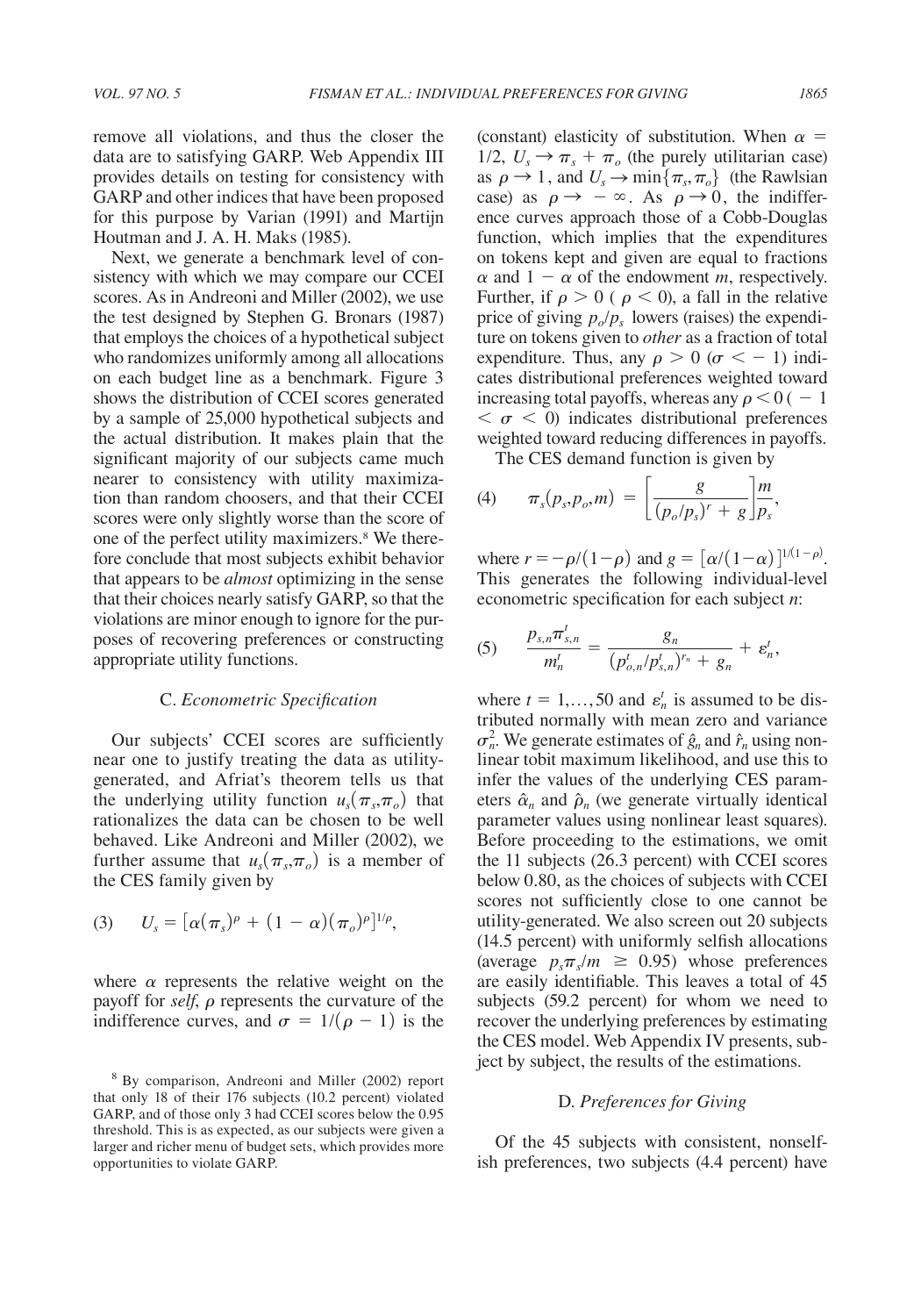

Figure 3. Distribution of Afriat's (1972) Critical Cost Efficiency Index (CCEI)

perfect substitutes preferences ( $\hat{\rho} \approx 1$ ), five subjects (11.1 percent) exhibit Cobb-Douglas preferences ( $\hat{\rho} \approx 0$ ), and two subjects (4.4 percent) exhibit Leontief preferences  $(\hat{\rho}$ -values far below 02. More interestingly, there are many subjects with intermediate values of  $\hat{\rho}$ : 22 subjects (48.9) percent) show a preference for increasing total payoffs  $(0.1 \le \hat{\rho} \le 0.9)$ . The 14 other subjects (31.1 percent) show a preference for reducing differences in payoffs  $(-0.9 \le \hat{\rho} \le -0.1)$ . Therefore, like Charness and Rabin (2002), our results lean overall toward a social welfare conception of preferences.<sup>9</sup> To economize on space and to facilitate comparison across the two- and three-person budget set experiments, we will present the estimation results in the form of figures, together with those of the three-person experiment.

#### **III. Three-Person Budget Sets**

#### A. *Data Description*

We next provide an overview of some important features of the three-person experimental data, which we summarize by reporting the distribution of allocations in a number of ways. Figure 4 depicts the distribution of the expenditure on tokens given to *others* as a fraction of total expenditure  $p_o\pi_o/(p_s\pi_s + p_o\pi_o)$ , and compares it with the analogous distribution in the two-person experiment. The distributions are quite similar, although, perhaps as expected, in the three-person case, subjects gave more than half of the tokens to *others* with greater frequency than in the two-person case.

Interestingly, only seven subjects (10.8 percent) in the three-person experiment spent, on average, more than half of their endowment on tokens given to *others*. We consider this to be surprisingly low, although no subjects in the two-person experiment spent more than half of their endowment on *others* on average. Overall,

<sup>&</sup>lt;sup>9</sup> Charness and Rabin (2005) extend the Charness-Rabin model, adding nondistributional parameters. They estimate population means from data on sequential two-person games and find significant effects for both distributional and nondistributional parameters.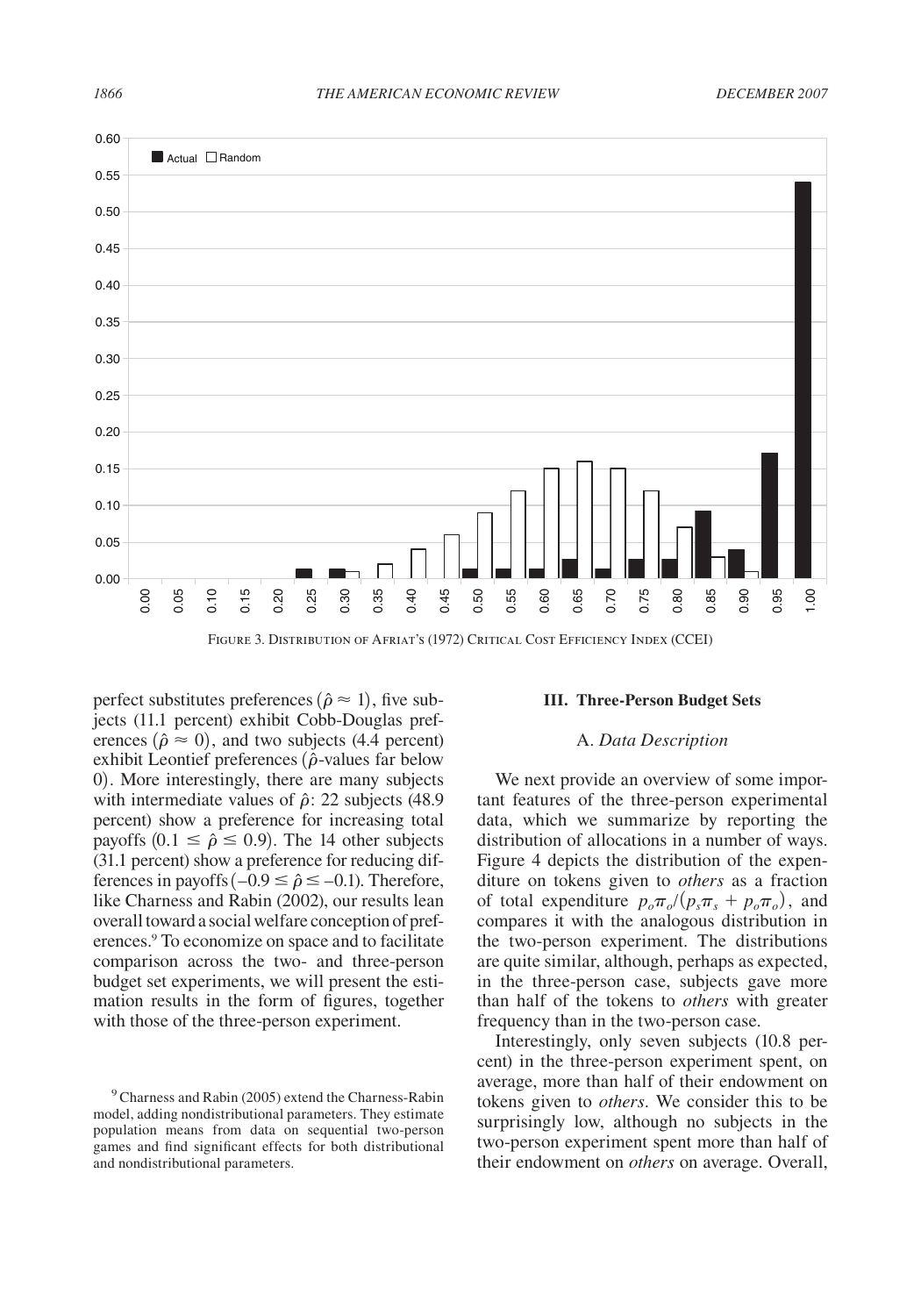

Figure 4. Distribution of Expenditure on Tokens Given to Others as a Fraction of Total Expenditure in the Two- and Three-Person Budget Set Experiments

subjects gave approximately 26 percent of the tokens to *others* accounting for 25 percent of total expenditure, which is only marginally higher than the 19 percent and 21 percent, respectively, in the two-person experiment. Thus, the addition of a second *other* fell far short of generating a proportional increase in the overall level of giving.10

To investigate how *self* trades off the payoff of person *A* against that of person *B*, Figure 5 depicts the distribution of the expenditure on tokens given to person *A* as a fraction of total expenditure on tokens given to *others*,  $p_A \pi_A/(p_A \pi_A + p_B \pi_B)$ . After screening the data for selfish allocations of 0.05 or less of total expenditure on tokens for *others*, which account for 50.2 percent of all allocations, we present the distribution based on the full sample, as well as distributions with the sample divided into three relative price terciles: intermediate relative prices of around  $1 (0.70 \le p_A/p_B \le 1.43)$ , steep prices ( $p_A/p_B > 1.43$ ), and symmetric flat prices  $(p_A/p_B < 0.70)$ . For the full sample, the distribution is nearly symmetric around the midpoint, indicating that *others* are treated identically on average. For the distributions by tercile, the distribution for the steep tercile is bimodal with local modes at  $0.95 - 1$  and  $0.35 - 0.45$ . For the flat tercile, the pattern is the mirror image. Thus, subjects respond symmetrically to changes in the relative price  $p_A/p_B$ . This is a natural result of the anonymity of *others*.

### B. *Econometric Specification*

Our subjects' CCEI scores are again sufficiently near one (see Web Appendix III) to justify treating the data as utility-generated. In order to recover the underlying distributional preferences and to assess any possible relationship between preferences for giving and social

<sup>&</sup>lt;sup>10</sup> It is worthy of note that this suggests that  $\pi$ <sub>*o*</sub> is a function only of the prices  $p<sub>o</sub>$  and the total expenditure on *others*. The price  $p<sub>s</sub>$  is relevant only insofar as it affects the total expenditure on *others*, as entailed by separability.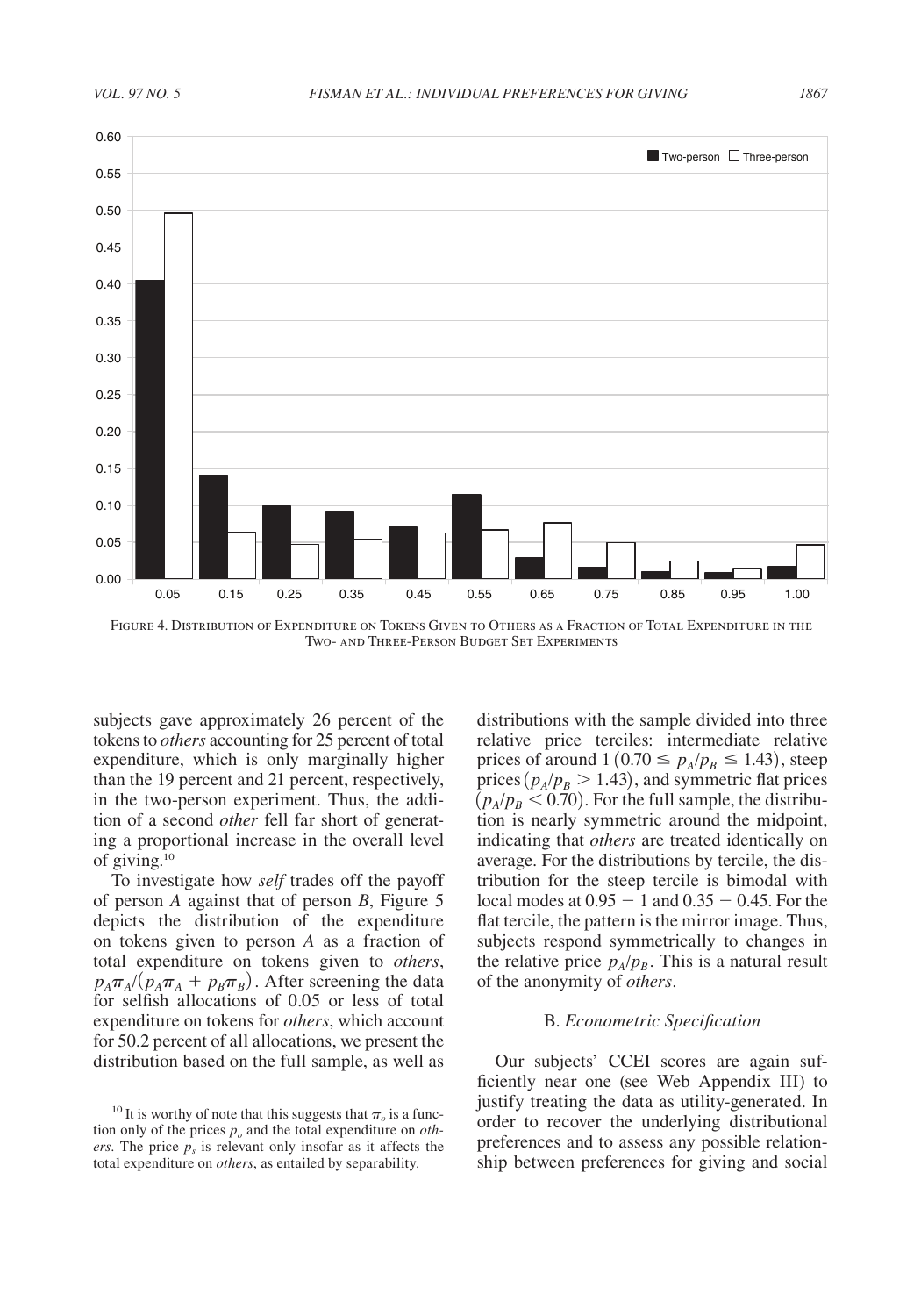

Figure 5. Distribution of Expenditure on Tokens Given to Person A as a Fraction of Total Expenditure on Tokens Given to Others

preferences, we assume a separable utility function, which may be expressed in terms of a subutility function  $w_s(\pi_A, \pi_B)$  *(other* versus *other*) and macro utility function  $v_s(\pi_s, w_s(\pi_o))$ *(self versus others)*. Additionally, we assume that the subutility function and the macro function are members of the CES family.

We therefore write:

(6) 
$$
U_s = \left[\alpha(\pi_s)^\rho + (1 - \alpha) \times \left[\alpha'(\pi_A)^\rho + (1 - \alpha')(\pi_B)^\rho\right]^{p/\rho'}\right]^{1/\rho},
$$

where  $\alpha$  ( $\alpha'$ ) represents the relative weight on *self* versus *others* (*other* versus *other*) and  $\rho$  ( $\rho'$ ) expresses the curvature of the indifference curves for giving (social indifference curves). Clearly, when  $\alpha = 1/3$  and  $\alpha' = 1/2$ ,  $U_s \rightarrow \pi_s + \pi_A + \pi_B$ (the purely utilitarian case) as  $\rho, \rho' \rightarrow 1$ , and  $U_s \rightarrow \min\{\pi_S, \pi_A, \pi_B\}$  (the Rawlsian case) as  $\rho,\rho' \to -\infty$ . As  $\rho,\rho' \to 0$ , the indifference curves approach those of a Cobb-Douglas function. Further, any  $0 < \rho, \rho' \le 1$  indicate distributional preference weighted toward increasing

total payoffs, whereas any  $\rho, \rho' < 0$  indicate distributional preference weighted toward reducing differences in payoffs.

We use a two-stage estimation (first estimating parameters for the subutility function, and then using these parameter estimates in our estimation for the macro utility function) that is a direct generalization of the econometric specification in the two-person case. We refer the interested reader to Web Appendix V for precise details on the estimation. Before proceeding to the estimations, we omit the eight subjects (12.3 percent) with a CCEI score below 0.80, as their choices are not sufficiently consistent to be considered utility-generated. We also screen subjects with readily identifiable preferences. These include 24 subjects with uniformly selfish allocations (average  $p_s \pi_s/m \ge 0.95$ ), as well as three pure utilitarians (ID 139, 154, and 199) and one pure Rawlsian (ID 158).<sup>11</sup> This leaves a set of 29 subjects (44.6 percent) for

<sup>&</sup>lt;sup>11</sup> One subject (ID 199) perfectly implemented utilitarian social preferences and implemented utilitarian preferences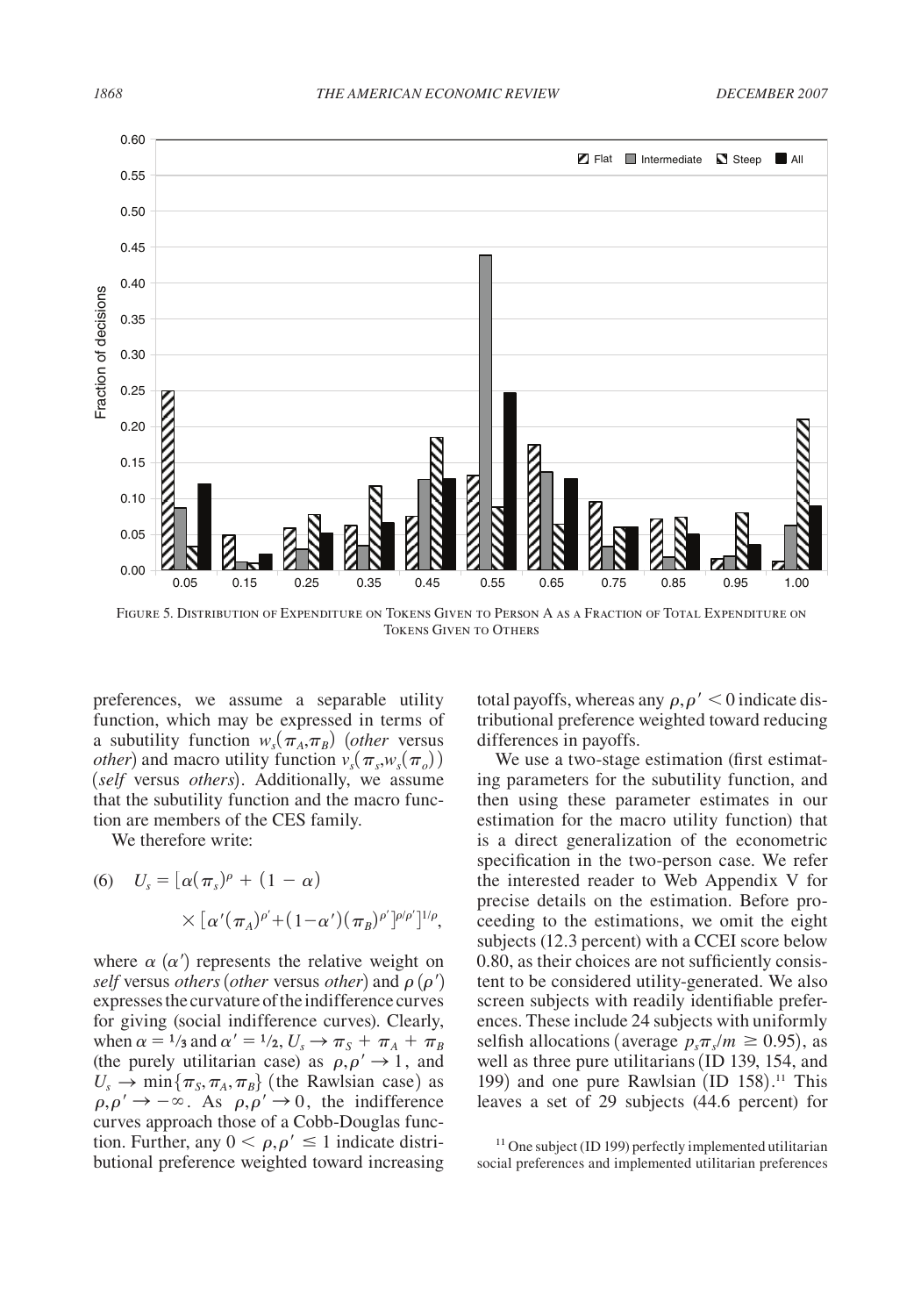

FIGURE 6. SCATTERPLOT OF THE CES ESTIMATES  $\alpha$  and  $\rho$  in the Two- and Three-Person Budget Set Experiments

whom we need to recover the underlying distributional preferences by estimating the CES model. Web Appendix V also presents, by subject, the results of the estimations. Throughout this section, whenever we list the number and percentages of subjects with particular properties, we will be considering the 33 subjects with consistent nonselfish preferences. These are the 29 subjects listed in Web Appendix V, plus the four subjects whose choices correspond precisely to utilitarian or Rawlsian distributional preferences.

### C. *Preferences for Giving*

The estimates of the two relevant parameters for the macro function  $v_s(\pi_s, w_s(\pi_o))$ ,  $\alpha$  and  $\rho$ , reflect preferences for giving (self versus *others*). As a preview, Figure 6 shows a scatterplot of *aˆn* and  $\hat{\rho}_n$ , and compares the estimated parameters

with the analogous parameters for the twoperson experiment. (To facilitate presentation of the data, subjects ID 3, 46, 55, 73, 158, and 179 are excluded because they have very negative  $\hat{\rho}$ -values.) Note that in both the two- and three-person experiments, there is considerable heterogeneity in both parameters,  $\hat{a}_n$  and  $\hat{p}_n$ . Perhaps not surprisingly,  $\hat{a}_n > 1/2$  for all *n* in the two-person case, whereas in the three-person case  $\hat{a}_n > 1/3$  for all *n*.

Of the 33 subjects with consistent, nonselfish preferences, eight subjects (24.2 percent) have preferences for giving that are easily identifiable: four subjects (12.1 percent) have perfect substitutes preferences for giving  $(\hat{\rho} \approx 1)$ , three subjects (9.1 percent) exhibit Leontief preferences  $(\hat{\rho}$ -values far below 0), and one subject exhibits Cobb-Douglas preferences  $(\hat{\rho} \approx 0)$ . There are additionally many subjects with intermediate values of  $\hat{\rho}$ : 18 subjects (54.5 percent) show a preference for increasing total payoffs of *self* and *others*  $(0.1 \le \hat{\rho} \le 0.9)$ , and seven subjects  $(21.2 \text{ percent})$  show a preference for

for giving with slight imperfections. Throughout this section, we will also classify this subject as utilitarian.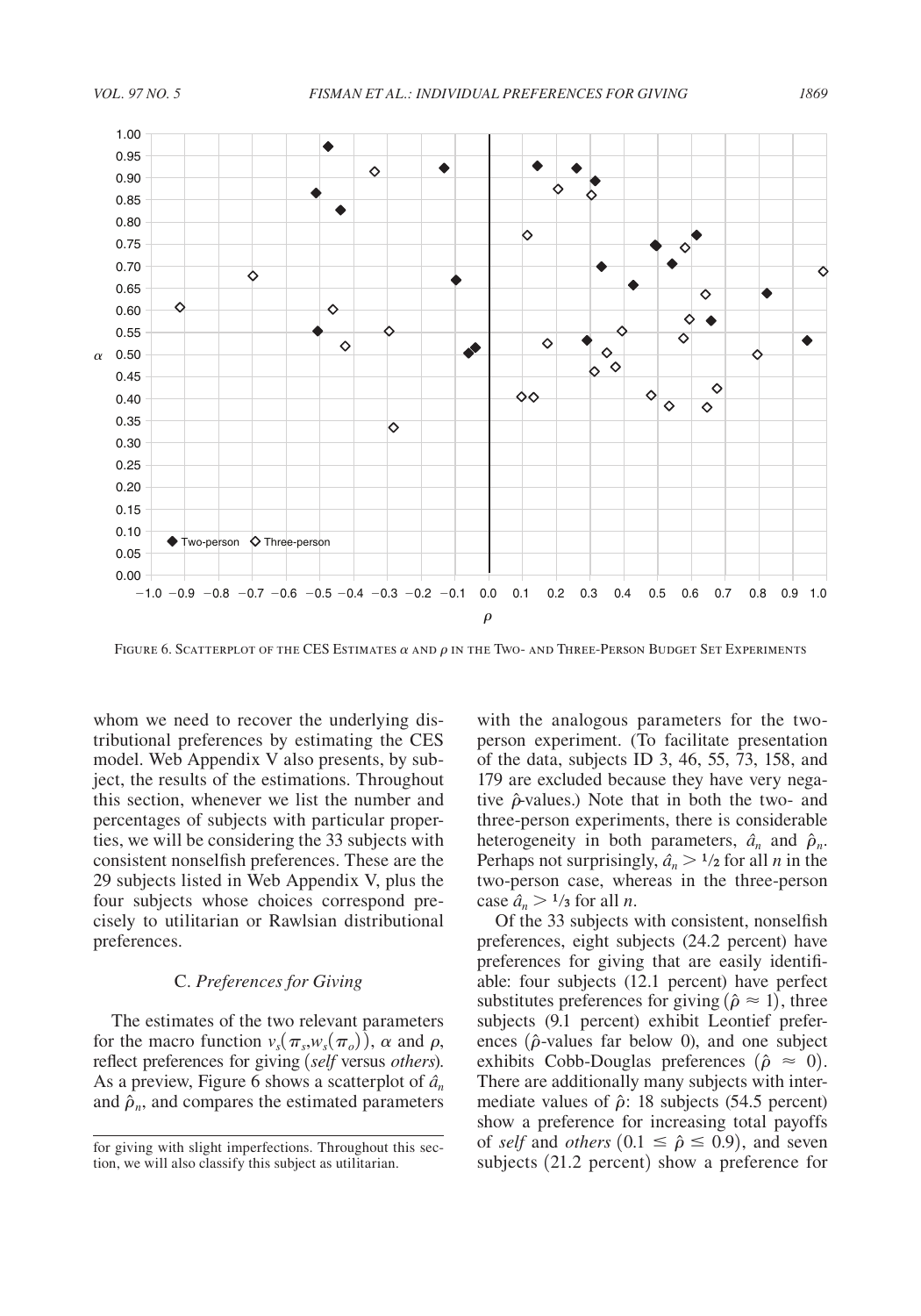

FIGURE 7. DISTRIBUTION OF THE CES PARAMETER  $\rho$  in the Two- and Three-Person Budget Set Experiments

reducing differences in payoffs between *self* and *others*  $(-0.9 \le \hat{\rho} \le -0.1)$ . Figure 7 presents the distribution of  $\hat{\rho}_n$  for the 33 subjects with consistent, nonselfish preferences, rounded to a single decimal, and compares it with the analogous distribution in the two-person experiment. The distributions are very similar and skewed to the right so that, as in the two-person experiment, our results lean overall toward a social welfare conception of preferences for giving.

#### D. *Social Preferences*

The estimated parameters for the subutility function  $w_s(\pi_A, \pi_B)$ ,  $\alpha'$  and  $\rho'$ , reflect social preferences (other versus other). We cannot reject the hypothesis that  $\hat{\alpha}'_n = \frac{1}{2}$  for all but four subjects at the 95 percent significance level (24 subjects (72.7 percent) have  $0.45 \leq \hat{\alpha}'$  $\leq$  0.55, and this increases to a total of 31 subjects (93.9 percent) if we consider  $0.4 \le \hat{\alpha} \le$ 0.6). This provides strong support for the inference that subjects do not have any bias toward a particular person, *A* or *B*. Figure 8 presents

the distribution of  $\hat{\rho}'_n$ , which parameterizes attitudes toward the efficiency-equity trade-off concerning *others,* rounded to a single decimal. Of the 33 subjects with consistent, nonselfish preferences, 14 subjects (42.4 percent) have social preferences that are easily identifiable: five subjects (15.2 percent) have perfect substitutes social preferences  $(\hat{\rho}' \approx 1)$ , three subjects (9.1 percent) exhibit Cobb-Douglas social preferences ( $\hat{\rho}' \approx 0$ ), and six subjects (17.2 percent) exhibit extreme aversion to inequality for Leontief social preferences  $\left(\hat{\rho}^\prime\text{-values far below}\right)$ 0). Since *others* are treated symmetrically by *self*, we conclude that both utilitarian and Rawlsian social preferences are well represented among our subjects. Moreover, 17 subjects (51.5 percent) show a preference for increasing the total payoffs of *others*  $(0.1 \le \hat{\rho}' \le 0.9)$ , while only two subjects (6.1 percent) show aversion to inequality between *others*  $(-0.9 \le \hat{\rho}' \le -0.1)$ . We thus conclude that a significant majority of subjects are concerned with increasing the aggregate payoffs of *others* rather than reducing differences in payoffs between *others*.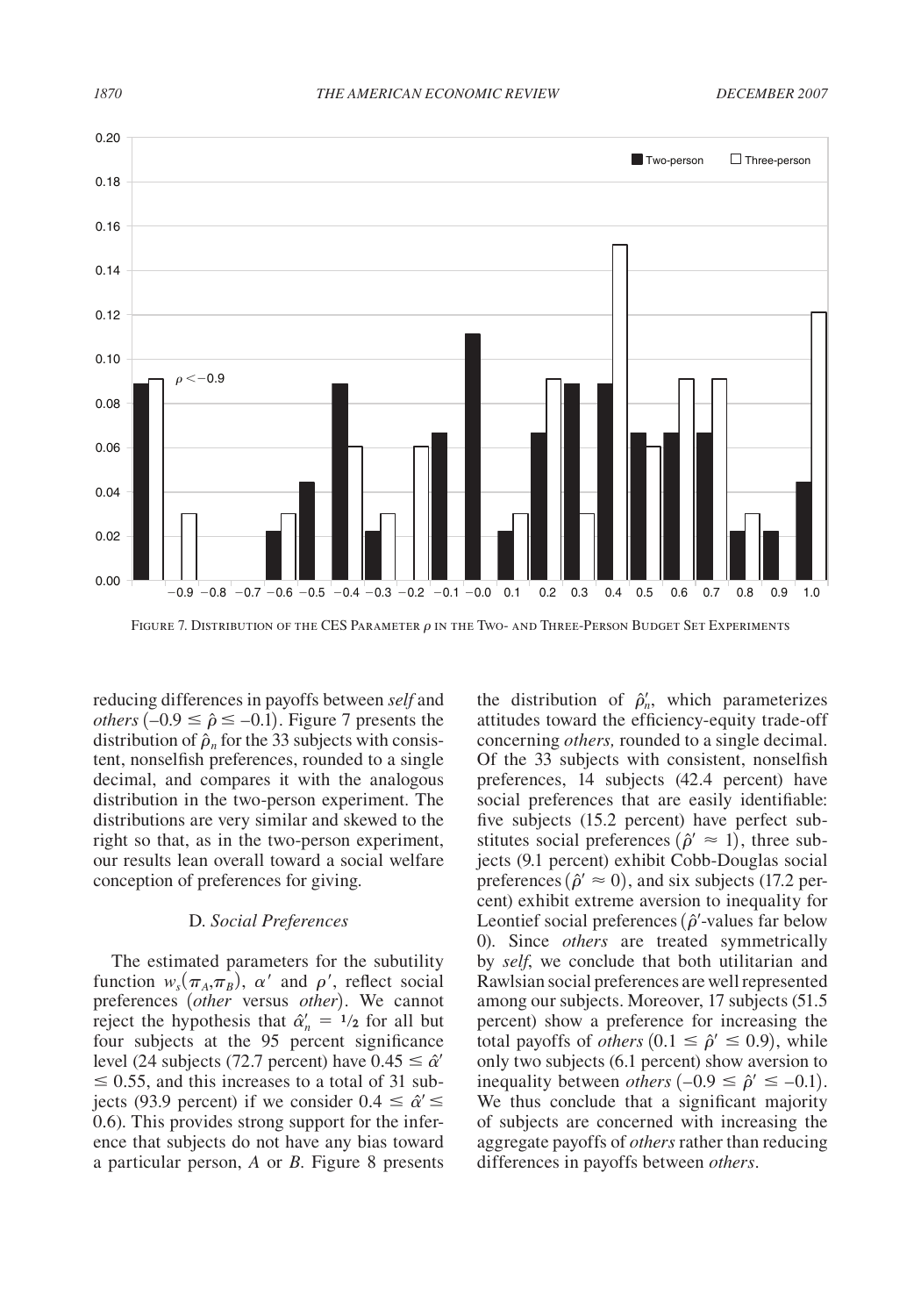

# FIGURE 8. DISTRIBUTION OF THE CES SUBUTILITY PARAMETER  $\rho'$  in the Three-Person Budget Set Experiment

# E. *Preferences for Giving versus Social Preferences*

Finally, we make within-subject comparisons of the estimated CES parameter of the macro utility function  $\hat{\rho}$  (preferences for giving) and the parameter of the subutility function  $\hat{\rho}'$  $(social preferences)$ . Figure 9 shows a scatterplot of  $\hat{\rho}_n$  and  $\hat{\rho}'_n$  (subjects ID 148, 158, 161, 177, 179, 191, and 197 are omitted because they have very negative values of  $\hat{\rho}_n$  or  $\hat{\rho}'_n$ ). The data are concentrated in the upper-right quadrant  $(0 <$  $\hat{\rho}_n, \hat{\rho}'_n \leq 1$ ). Of the 33 subjects with consistent, nonselfish preferences, 21 subjects (63.6 percent) have positive values for both  $\hat{\rho}_n$  and  $\hat{\rho}'_n$ , so that for a majority of subjects, both preferences for giving and social preferences, emphasize increasing aggregate payoffs rather than reducing differences in payoffs. Two of the remaining subjects on the graph and six of the seven subjects omitted from the graph because of low  $\hat{\rho}_n$ or  $\hat{\rho}'_n$  values are located in the lower-left quadrant  $(\hat{\rho}_n, \hat{\rho}'_n < 0)$ . Hence, a total of eight subjects  $(24.2$  percent) emphasize reducing difference in

payoffs for both social preferences and preferences for giving.

Interestingly, four subjects exhibit opposite trade-offs between efficiency and equity in their social preferences and preferences for giving. Two subjects (ID 157 and 193), who fall in the lower-right quadrant  $(0 < \hat{\rho}_n \le 1$  and  $\hat{\rho}'_n < 0$ ), show a preference for increasing total payoffs of *self* and *others* while reducing differences in payoffs between *others*. In contrast, two subjects (ID 148 who is omitted from the graph because of a low  $\hat{\rho}_n$ -value and ID 185) who fall in the top-left quadrant ( $\hat{\rho}_n < 0$  and  $0 < \hat{\rho}'_n \le 1$ ) show a preference for reducing differences in payoffs between *self* and *others* while increasing total payoffs of *others*. However, in only two of these four cases are both  $\hat{\rho}_n$  and  $\hat{\rho}'_n$  significantly different from zero. In conclusion, although we find considerable heterogeneity of attitudes toward the efficiency-equity tradeoff *across* subjects, there is a strong association between preferences for giving and social preferences *within* subjects. Thus, at least with respect to preferences concerning efficiency versus equity,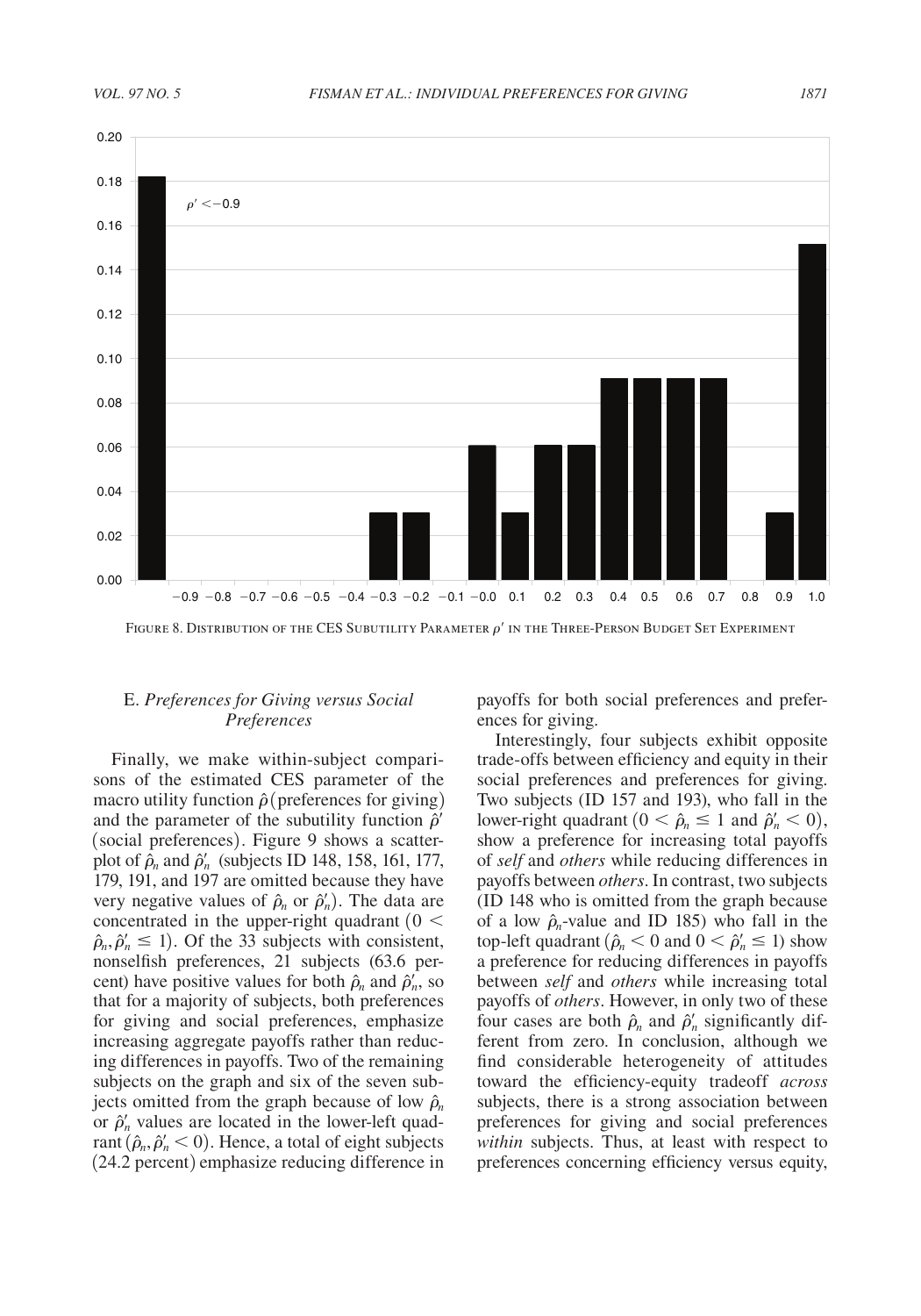

FIGURE 9. SCATTERPLOT OF THE CES ESTIMATES  $\rho$  and  $\rho'$  in the Three-Person Experiment

subjects apply the same distributive principles universally to *self* versus *others*, and among anonymous *others*.

### **IV. Step-Shaped Sets**

Since some canonical models of distributional preferences posit not well-behaved preferences, and given that such preferences cannot be detected using choices on linear budget sets, we next turn to step-shaped sets. Web Appendix VI shows the distribution of decisions aggregated to the subject level by summarizing the number of decisions corresponding to each subset of the step-shaped constraint depicted in Figure 1 (p. 5), with an additional column that lists the number of equal allocations  $\pi^e$ . Whenever possible, in Web Appendix VI, we also adhere to the preference classifications described in the model of Charness and Rabin (2002).

As a preliminary step, we examine the extent to which subjects damage both *self* and *other* by choosing *strictly* interior allocations. With the

narrow one-token confidence interval, of the  $58 \times 50 = 2,900$  allocations, only 186 allocations  $(6.4$  percent) were not on the step-shaped constraint. Of these,  $156$  allocations  $(83.9$  percent) are concentrated in  $5$  subjects  $(8.6$  percent), with the remaining 30 spread among the 53 other subjects. We do not observe any patterns in these five subjects' choices that could effectively distinguish them from random allocations. Thus, their behavioral rules are not clear and there is no taxonomy that allows us to classify their behaviors unambiguously. We therefore omit the five subjects (ID 89, 92, 93, 116, and 117) with many interior allocations  $(17, 50, 20, 37,$  and 32, respectively) from the analyses below, leaving a total of 53 subjects (91.4 percent). We also screen out the 30 interior allocations distributed among the remaining subjects.12

<sup>&</sup>lt;sup>12</sup> Appendix VI also lists, by subject, the number of interior allocations, and the average distance of these allocations from the constraint.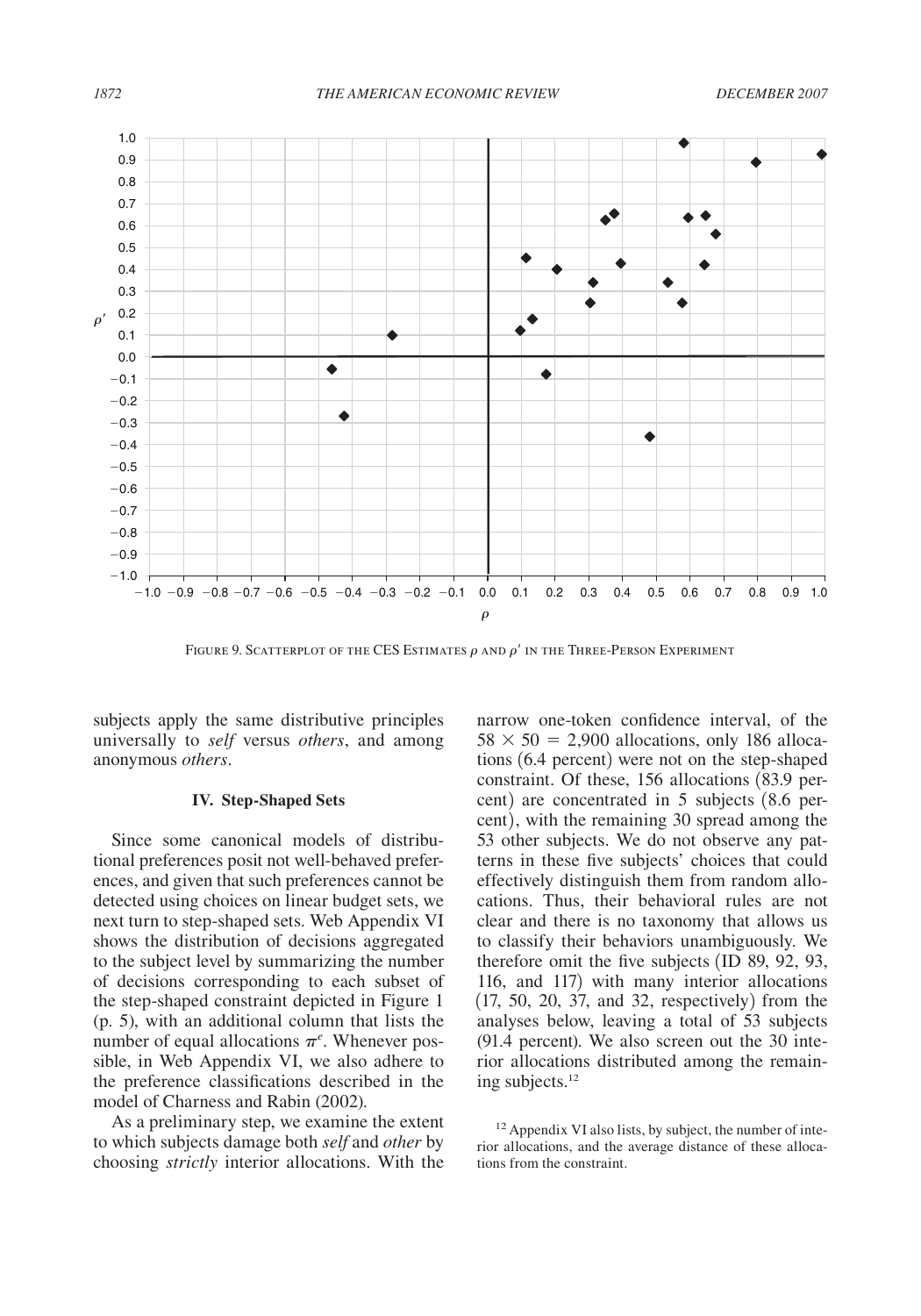Of the 53 subjects listed in Appendix VI, 43  $(81.1)$  percent) have cleanly classifiable preferences. Of those,  $26$  subjects  $(49.0 \text{ percent})$  have lexself preferences  $(\pi = \pi^s)$ , three subjects (5.7 percent) have competitive preferences ( $\pi$  $= \pi^c$ ), seven subjects (13.2 percent) exhibit selfish preferences  $(\pi_s = \pi_s^s \text{ and } 0 \le \pi_o \le \pi_o^s),$ and seven subjects (13.2 percent) exhibit social welfare preferences ( $\pi = \pi^s$  or  $\pi = \pi^o$ ). Of the ten remaining subjects, nine (17.0 percent) have intermediate preferences that incorporate elements of preferences for *self*, concerns for *other*, and difference aversion. The remaining subject exhibits preferences that incorporate both difference aversion and social welfare preferences. Thus, we find a large fraction of subjects that incorporate elements of less well-behaved preferences which could not have been detected given choices on linear budget sets, as implied by Afriat's theorem. We next provide a more refined analysis and discussion of the behaviors of each preference type by examining the characteristics of their individual decisions beyond their broad classification in the various subsets of the step-shaped constraint.

#### A. *Lexself Preferences*

We begin with the 26 subjects (49.0 percent) whose choices correspond to lexself preferences. Of these, 15 subjects choose  $\pi^s$  in all 50 decisionrounds. For all but one of the remaining subjects that we classify as lexself, at least 49 allocations are within two tokens of  $\pi^s$ . To be sure, always choosing  $\pi^s$  could potentially be consistent also with social welfare or difference aversion preferences. However, given the rich menu of stepshaped sets each subject faces, social welfare preferences that generate  $\pi = \pi^s$  for all allocations would require a great "weight" on *self*.

To illustrate this point, we use payoff calculations to measure the relative *surplus* of  $\pi^s$  and  $\pi^{\circ}$  defined by  $(\pi_s^s - \pi_s^o)/(\pi_o^o - \pi_o^s)$ . That is, the relative surplus depicts the surplus for *self*  $\pi_s^s$  –  $\pi_s^o$  (the difference between the payoffs for *self* at  $\pi^s$  and  $\pi^o$ ) as a fraction of the surplus for *other*  $\pi_o^o - \pi_o^s$ . The lower bound on the relative surplus varies by subject but it is uniformly low and ranges empirically from 0.07 to 0.33. Accordingly, these subjects chose  $\pi^s$  even when  $\pi$ <sup>o</sup> was relatively inexpensive, so that if these subjects did indeed have social welfare

preferences, the weight on *other* would be sufficiently low so that, for practical purposes, preferences could be approximated as being lexicographic for *self* over *other*.

The allocations of these 26 subjects are also difficult to reconcile with difference averse preferences, since according to the Charness-Rabin model this would imply choosing  $\pi = \pi^e$  when  $\pi^e \in \Pi^1$ . Of these, 15 subjects faced sets in which  $\pi^e \in \Pi^1$ , and the equal allocation  $\pi^e$  was never chosen. Further, while the allocations of the subjects that always choose  $\pi = \pi^s$  are also consistent with perfectly selfish preferences, selfishness suggests no systematic pattern in the choice of  $\pi_o$ , whereas we always observe  $\pi_o = \pi_o^s$ . Thus, any explanation for the behavior of these subjects that relies upon social welfare, difference aversion, and selfishness seems inadequate.

#### B. *Social Welfare*

We next analyze the behavior of the seven subjects (13.2 percent) whose choices correspond to social welfare preferences. Of these, five subjects choose either  $\pi^s$  or  $\pi^o$  in all 50 decision-rounds, with the remaining two subjects making all but four allocations each within two tokens of  $\pi<sub>s</sub>$  or  $\pi$ <sub>o</sub>. To probe further the validity of our classification, we consider whether the relative surplus  $(\pi_s^s - \pi_s^o)/(\pi_o^o - \pi_o^s)$  is significantly different when subjects choose  $\pi^s$  relative to when they choose  $\pi^o$ . Table 1 summarizes the means, standard deviations, and number of observations for each of these seven subjects, according to whether  $\pi^s$  or  $\pi^o$  was chosen. For each of these subjects, relative surplus is higher when  $\pi^s$  is chosen, and this difference is significant at the 1 percent level in all cases. This further bolsters the validity of our classification of these subjects as having social welfare preferences.

#### C. *Difference Aversion*

Next, we turn to the ten subjects (17.0 percent) that exhibit *self*-damaging behavior. These subjects display a balance of selfishness and difference aversion that leads them to make self-damaging allocations on  $\Pi^2$  that cannot be accommodated by the canonical models of distributional preferences encapsulated in Charness and Rabin (2002). Of these, at least four subjects  $(ID 85, 98, 102, and 109)$  appear to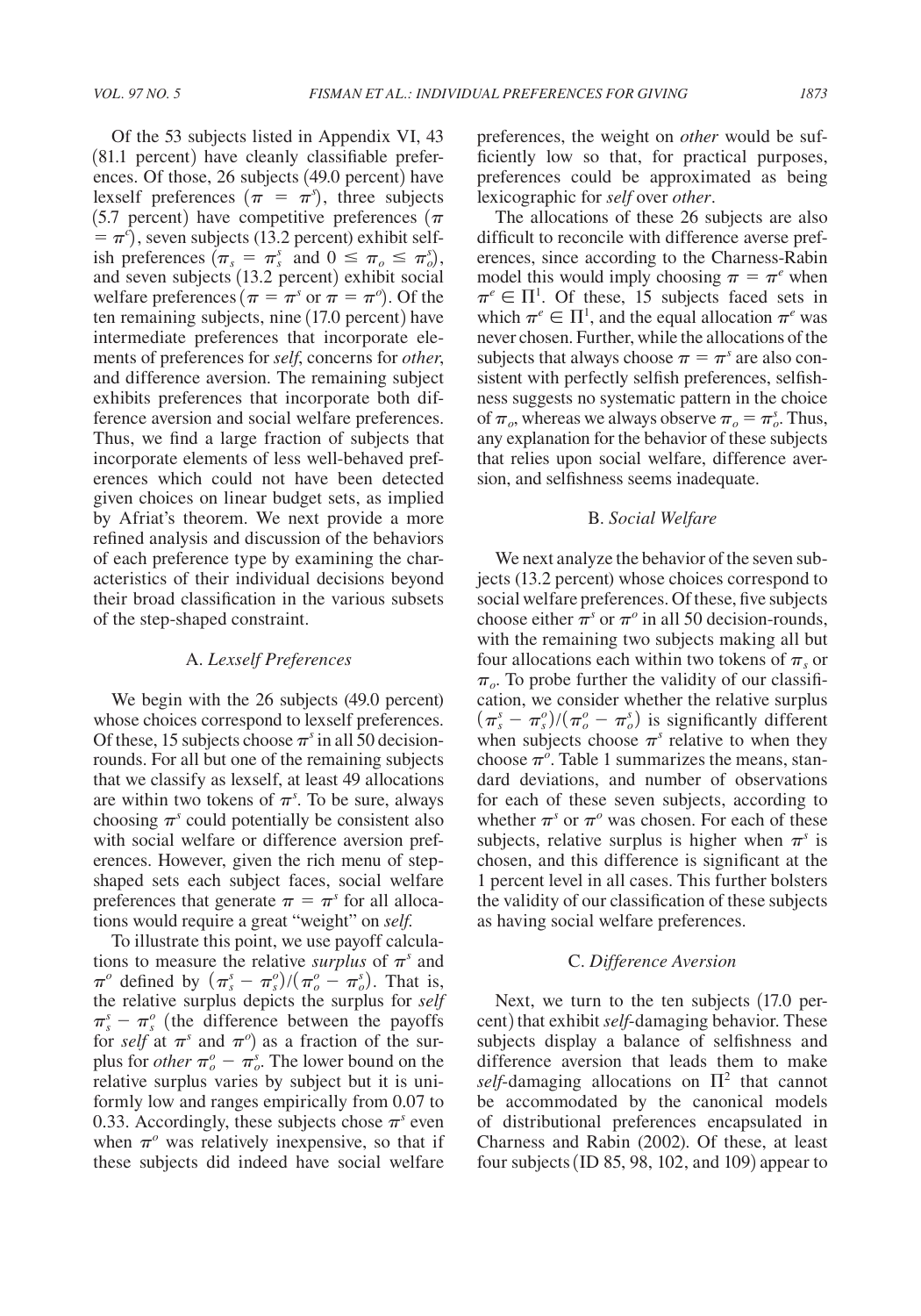|     | $\pi$ |       |       | $\pi^o$ |       |       |
|-----|-------|-------|-------|---------|-------|-------|
| ID  | obs.  | mean  | sd    | obs.    | mean  | sd    |
| 80  | 45    | 1.514 | 1.296 | 5       | 0.359 | 0.366 |
| 101 | 44    | 1.506 | 1.044 | 6       | 0.212 | 0.087 |
| 105 | 45    | 1.275 | 1.057 | 5       | 0.262 | 0.130 |
| 106 | 48    | 1.229 | 0.966 | 2       | 0.333 | 0.018 |
| 121 | 45    | 1.692 | 1.607 | 5       | 0.325 | 0.243 |
| 132 | 36    | 1.804 | 0.982 | 10      | 0.851 | 0.670 |
| 134 | 43    | 1.779 | 1.583 | 3       | 0.349 | 0.217 |

Table 1—Relative Surplus of Subjects Whose Choices Correspond to Social Welfare Preferences

Table 2—Estimation Results for Subjects That Exhibit *Self-*Damaging Behavior

|                                      | (1)      | (2)       |
|--------------------------------------|----------|-----------|
| $\pi_s^s$                            | $0.221*$ | $0.473*$  |
|                                      | (0.063)  | (0.042)   |
| $\pi_s^s$                            | $-0.254$ | $-0.513*$ |
|                                      | (0.154)  | (0.084)   |
| $\pi^o_{\scriptscriptstyle{\Omega}}$ | $-0.023$ | $-0.010$  |
|                                      | (0.051)  | (0.032)   |
| $\pi_s^o$                            | 0.129    | $-0.028$  |
|                                      | (0.124)  | (0.069)   |
| obs.                                 | 87       | 122       |
| $R^2$                                | 0.44     | 0.70      |

*Notes:* Subject ID: (1) 85, 98, 102, 109; (2) 100, 103, 111, 114, 132. Standard errors in parentheses. \* 1 percent significance level.

be governed by difference aversion, as  $\pi = \pi^e$ is chosen frequently. For these subjects, deviations from equality are dominated by allocations  $\pi$  with  $\pi$ <sub>s</sub>  $>$   $\pi$ <sub>o</sub>, and the extent of inequality is increasing in  $\pi_s^s$  and decreasing in  $\pi_o^s$ . By contrast, inequality is uncorrelated with either  $\pi_s^o$ or  $\pi^o$ . Thus, these subjects made choices that may reflect a combination of selfishness and difference aversion. This is illustrated in the first column of Table 2, which reports the results of a regression predicting the extent of inequality  $|\pi,\pi^e|$  for the *self*-damaging allocations chosen by these four subjects.

Additionally, five subjects (ID 100, 103, 111, 114, and 132) choose many *self*-damaging allocations  $\pi \in \Pi^2$ , all of which decrease inequality, though the distribution of allocations is more dominated by allocations with  $\pi \neq \pi^e$ . As before, the extent of inequality is increasing in  $\pi_s^s$  and decreasing in  $\pi_o^s$ . Thus, the choices made by these subjects also correspond to selfishness and difference aversion, though with a greater

weight put on *self*. A linear regression analysis confirms these results. This is summarized in the second column of Table 2. Finally, the choices of the remaining subject (ID 127) are distributed among  $\pi^s$ ,  $\pi^o$ ,  $\Pi^2$ , and  $\Pi^3$  and thus correspond to a combination of selfish, difference aversion, and social welfare preferences. As with our social welfare subjects, the relative surplus  $(\pi_s^s - \pi_s^o)/(\pi_o^o - \pi_o^s)$  is highly correlated with this subject's choice of  $\pi^s$  versus  $\pi^o$ ; and as with our subjects whose choices fit with a combination of selfish and difference averse preferences, inequality in allocations  $\pi \in \Pi^2$  is increasing in  $\pi_s^s$  and decreasing in  $\pi_o^s$ .

#### D. *Selfish and Competitive*

Lastly, we consider the subjects that almost exclusively chose allocations with  $\pi_s = \pi_s^s$ . We first consider the seven subjects whose choices fit with selfish preferences. Of these, six subjects chose  $\pi_s = \pi_s^s$  and  $\pi_o \le \pi_o^s$  in all (noninterior) decision-rounds and one additional subject (ID 95) chose  $\pi_s = \pi_s^s$  in 45 rounds. We say that these subjects made choices that reflect selfish preferences if the choice of  $\pi$ <sub>o</sub> is random due to apparent indifference to *other*. We examined the possibility that there may be a competitive element to behaviors of these subjects by noting that if this were the case then the Charness-Rabin model predicts that  $\pi$ <sub>*o*</sub> should increase with  $\pi$ <sup>*s*</sup></sup><sup>*s*</sup> for any given  $\pi_o^s$ . However, a simple regression analysis indicates no relation between potential inequality and  $\pi$ <sub>o</sub> for the pooled sample, and the behavior of no individual subject exhibits a significant relation between  $\pi_s^s$  and  $\pi_o$ .

Finally, three subjects (ID 78, 125, and 126) choose the competitive allocation  $\pi^c = (\pi_s^s, 0)$ . We argue that these three subjects are best classified as competitive, since some effort is required in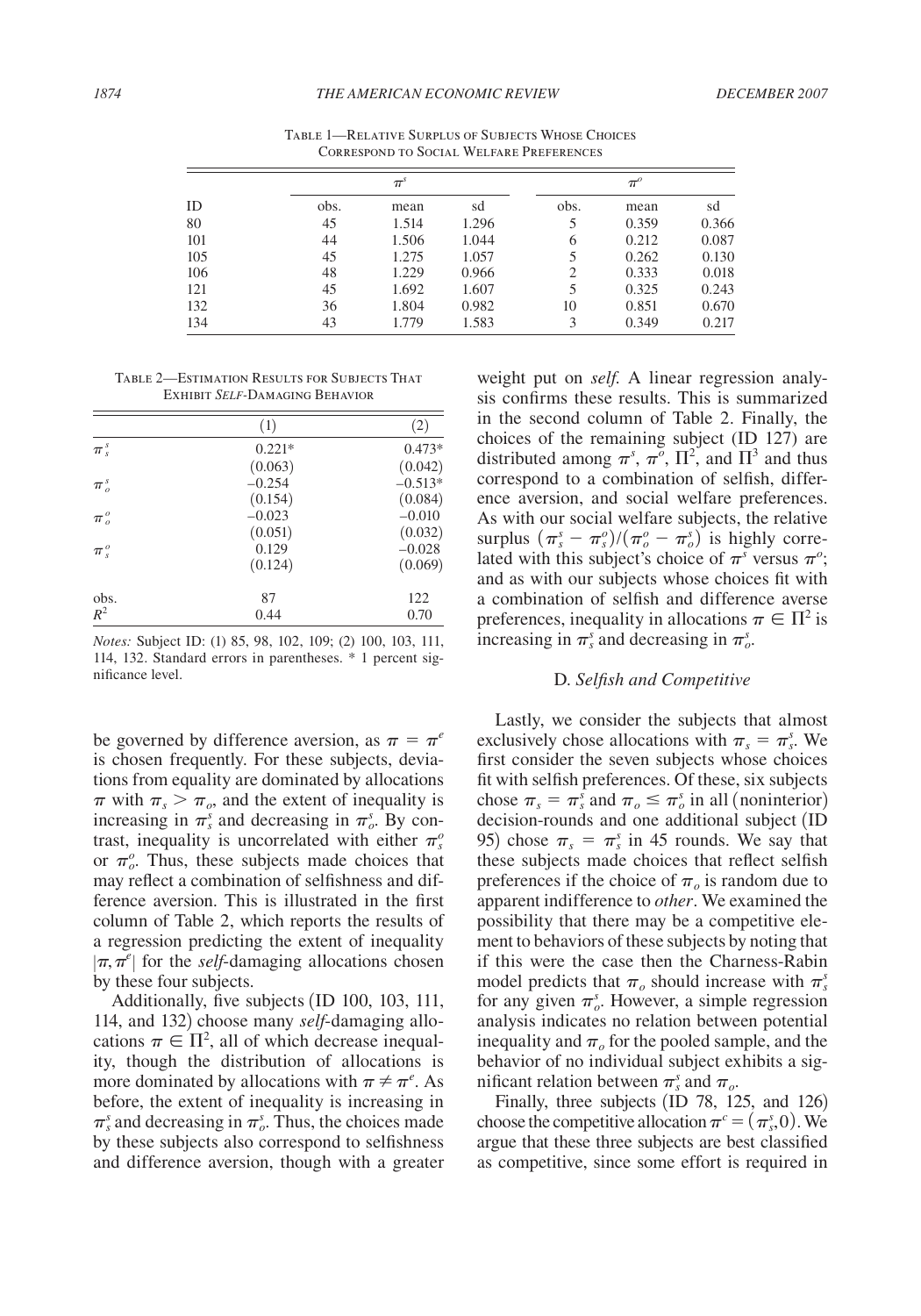navigating the mouse to  $\pi^c$  rather than choosing randomly on  $\Pi^1$ . However, we note that the stepshaped sets we employ are not ideally suited to identifying competitive preferences. To distinguish more effectively between selfish and competitive preferences, a useful modification would be to present subjects with choice sets where the subset  $\Pi^1$  of the constraint is upward sloping. This comes at a cost, however, since this would confound our identification of selfish versus lexself preferences. Since this distinction involves at most a small fraction of subjects, we leave this extension for future work.

#### **V. Conclusion**

Our results emphasize both the prominence and the heterogeneity of other-regarding behaviors. In the budget set experiments, the existence of a well-behaved rationalizing preference ordering is confirmed by the data for a significant majority of our subjects. By contrast, less wellbehaved cases, which also display features that cannot be accommodated by prominent models of distributional preferences, are confirmed by the data from the step-shaped experiment. We emphasize that these results are not in conflict: consistency with a well-behaved utility function is a direct consequence of the linear budget constraint, as Afriat's (1967) theorem makes clear.

We also find that, overall, subjects lean toward a social-welfare conception of preferences and that there is a strong correlation between the equality-efficiency trade-offs subjects make in their preferences for giving and social preferences. We thus conclude that subjects' special concern for themselves seems not to distort impartiality with respect to efficiency-equity trade-offs ( $\rho$  in the CES model) nearly as much as it does with respect to the indexical weights that they place on payoffs to *self* versus *others* ( $\alpha$ in the CES model). And insofar as this is so, it suggests that at least with respect to preferences concerning efficiency versus equity, subjects actually act on unified distributive principles.

## **REFERENCES**

**Afriat, Sidney N.** 1967. "The Construction of a Utility Function from Expenditure Data." *International Economic Review*, 8(1): 67–77.

- **Afriat, Sidney N.** 1972. "Efficiency Estimation of Production Function." *International Economic Review*, 13(3): 568–98.
- **Andreoni, James, and John Miller.** 2002. "Giving According to GARP: An Experimental Test of the Consistency of Preferences for Altruism." *Econometrica*, 70(2): 737–53.
- **Bolton, Gary E.** 1991. "A Comparative Model of Bargaining: Theory and Evidence." *American Economic Review*, 81(5): 1096–1136.
- **Bolton, Gary E., and Axel Ockenfels.** 1998. "Strategy and Equity: An ERC-Analysis of the Beuth–van Damme Game." *Journal of Mathematical Psychology*, 42(2): 215–26.
- **Bolton, Gary E., and Axel Ockenfels.** 2000. "ERC: A Theory of Equity, Reciprocity, and Competition." *American Economic Review*, 90(1): 166–93.
- **Bronars, Stephen G.** 1987. "The Power of Nonparametric Tests of Preference Maximization [The Nonparametric Approach to Demand Analysis]." *Econometrica*, 55(3): 693–98.
- **Camerer, Colin F.** 2003. *Behavioral Game Theory: Experiments in Strategic Interaction*. Roundtable Series in Behavioral Economics. Princeton: Princeton University Press.
- **Charness, Gary, and Matthew Rabin.** 2002. "Understanding Social Preferences with Simple Tests." *Quarterly Journal of Economics*, 117(3): 817–69.
- **Charness, Gary, and Matthew Rabin.** 2005. "Expressed Preferences and Behavior in Experimental Games." *Games and Economic Behavior*, 53(2): 151–69.
- **Choi, Syngjoo, Raymond Fisman, Douglas M. Gale, and Shachar Kariv.** 2007. "Consistency and Heterogeneity of Individual Behavior under Uncertainty." *American Economic Review*, 97(5): 1921–1938.
- **Engelmann, Dirk, and Martin Strobel.** 2004. "Inequality Aversion, Efficiency, and Maximin Preferences in Simple Distribution Experiments." *American Economic Review*, 94(4): 857–69.
- **Fehr, Ernst, and Klaus M. Schmidt.** 1999. "A Theory of Fairness, Competition, and Cooperation." *Quarterly Journal of Economics*, 114(3): 817–68.
- **Houtman, Martijn, and J. A. H. Maks.** 1985. "Determining All Maximal Data Subsets Consistent with Revealed Preference." *Kwantitatieve Methoden*, 19: 89–104.